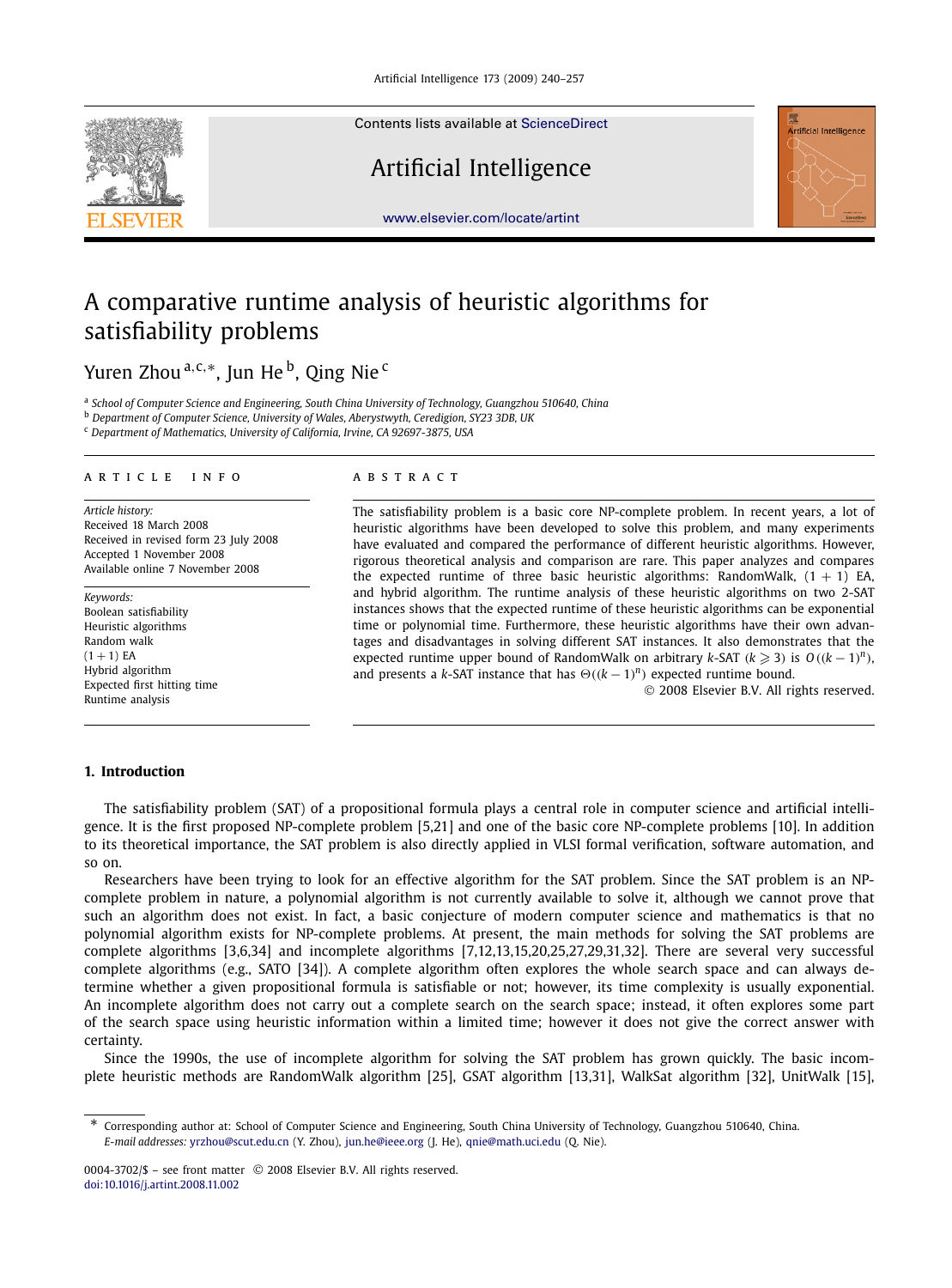population-search-based evolutionary algorithms [7,12,20] and so on. In recent years, some powerful concepts and techniques of statistical physics have been applied to the SAT problem. One of these incomplete algorithms, known as "survey propagation" [4,22], which is based on statistical physics methods, shows good performance on some difficult randomly generated SAT instances. It is well known that one of the earliest applications of statistical physics in the optimization problem is the simulated annealing algorithm [19]. WalkSat [32] used a probability selection mechanism similar to that of the simulated annealing algorithm.

For some heuristic algorithms for the SAT problem, theoretical results about computational complexities have been obtained to some extent. Papadimitiou [25] was the first to prove that the average time upper bound of RandomWalk for 2-SAT is *O(n*<sup>2</sup>*)*. Schöning [29] presented a restarting local-search algorithm to show that, for any satisfiable *k*-CNF formula with *n* variables, the algorithm has to repeat  $O((2(1-\frac{1}{k}))^n)$  times, on average, to find a satisfying assignment. Specially if  $k = 3$ , the average time is  $O(1.334^n)$  (the upper bound of an exhaustive search is  $O(2^n)$ ). There have been several improvements on the upper bound by hybrid algorithms based on randomized algorithms by Paturi et al. [27] and Schöning [29], e.g.  $O(1.324^n)$  [18] and  $O(1.322^n)$  [28]. Alekhnovich et al. [2] proved that, when the clause density is less than 1.63, the average time complexity of RandomWalk for 3-SAT is linear.

Since there are many incomplete heuristic algorithms for SAT problems, comparing and understanding the working principals of these heuristic algorithms is useful. The first thing we have to accept is that no one algorithm beats all other algorithms on all problems. There have been many numerical experiments that compared various heuristic algorithms on SAT problems, but theoretical study has been rare. This paper analyzes and compares the expected running time of three basic heuristic algorithms: RandomWalk,  $(1+1)$  EA, and hybrid algorithm. We use absorbing Markov chains to model search processes of these heuristic algorithms, and use explicit expressions of the first hitting time of a Markov chain to analyze and estimate their expected runtime. Through runtime analysis of three SAT instances, we show that the expected runtime of these heuristic algorithms can be exponential or polynomial. We also find that these heuristic algorithms have their own comparative advantage under different circumstances.

The rest of this paper is organized as follows. Section 2 introduces the concepts of the SAT problem, some heuristic algorithms for the SAT problem, and the first hitting time of an absorbing Markov chain. Section 3 discusses the worstcase bound and the worst-case example on RandomWalk. Section 4 analyzes and compares the expected runtime bounds of three heuristic algorithms on two 2-SAT instances. Section 5 presents our conclusions and suggestions for further research.

#### **2. Heuristic algorithms for satisfiability and the first hitting time of the Markov chain**

#### *2.1. The SAT problem*

We begin by stating some definitions and notations that will be used throughout the paper.

In Boolean logic, a literal is a variable or its negation, and a clause is a disjunction of literals. The formula  $f = c_1 \wedge c_2 \wedge c_1$ ···∧ *cm* is in *k* conjunctive normal form (*k*-CNF) if it is a conjunction of clauses with each clause as a disjunction of at most *k* literals. We view a CNF Boolean formula as both a Boolean function and a set of clauses. Satisfiability is the problem of determining whether the variables of a given Boolean formula can be assigned truth values in such a way as to make the formula evaluate to true.

SAT is originally stated as a decision problem. In this paper we consider the more general MaxSAT, so, our goal is to look for an assignment that satisfies the maximum number of clauses.

Evolutionary algorithms (EAs) are the heuristic algorithms that have been applied to SAT and to many other NP-complete problems. EAs usually use a fitness value to guide the search process. In the MaxSAT formulation, the fitness value is defined as the number of satisfied clauses, i.e.

$$
f_{t}(x) = c_{1}(x) + c_{2}(x) + \dots + c_{m}(x)
$$
\n(1)

where  $c_i(x)$  ( $1 \leq i \leq m$ ) represents the true value of the *i*th clause. This fitness function is used in most EAs for SAT problems.

Throughout this paper, for  $x=(x_1\cdots x_n)$ ,  $y=(y_1\cdots y_n)\in\{0,1\}^n$ , we denote by  $H(x, y)$  the Hamming distance between two points x and y, i.e.  $H(x, y) = \sum_{i=1}^{n} |x_i - y_i|$ . We also denote  $|x| = x_1 + \cdots + x_n$ , and let  $S_i = \{x \mid x \in S = \{0, 1\}^n, |x| = i\}$  $(i = 0, 1, ..., n)$  be a partition of search space  $S = \{0, 1\}^n$ .

#### *2.2. Heuristic algorithms for the SAT problem*

RandomWalk, first introduced by Papadimitiou [25], is one of the most basic incomplete algorithms, and many other heuristics have been developed based on the improvement of this algorithm, e.g. the Walk-SAT [32], combines RandomWalk with a greed bias towards assignments that satisfy more clauses. RandomWalk algorithm first randomly selects a clause that is not satisfied with the CNF, then randomly selects a flip in the clause (see Algorithm 1).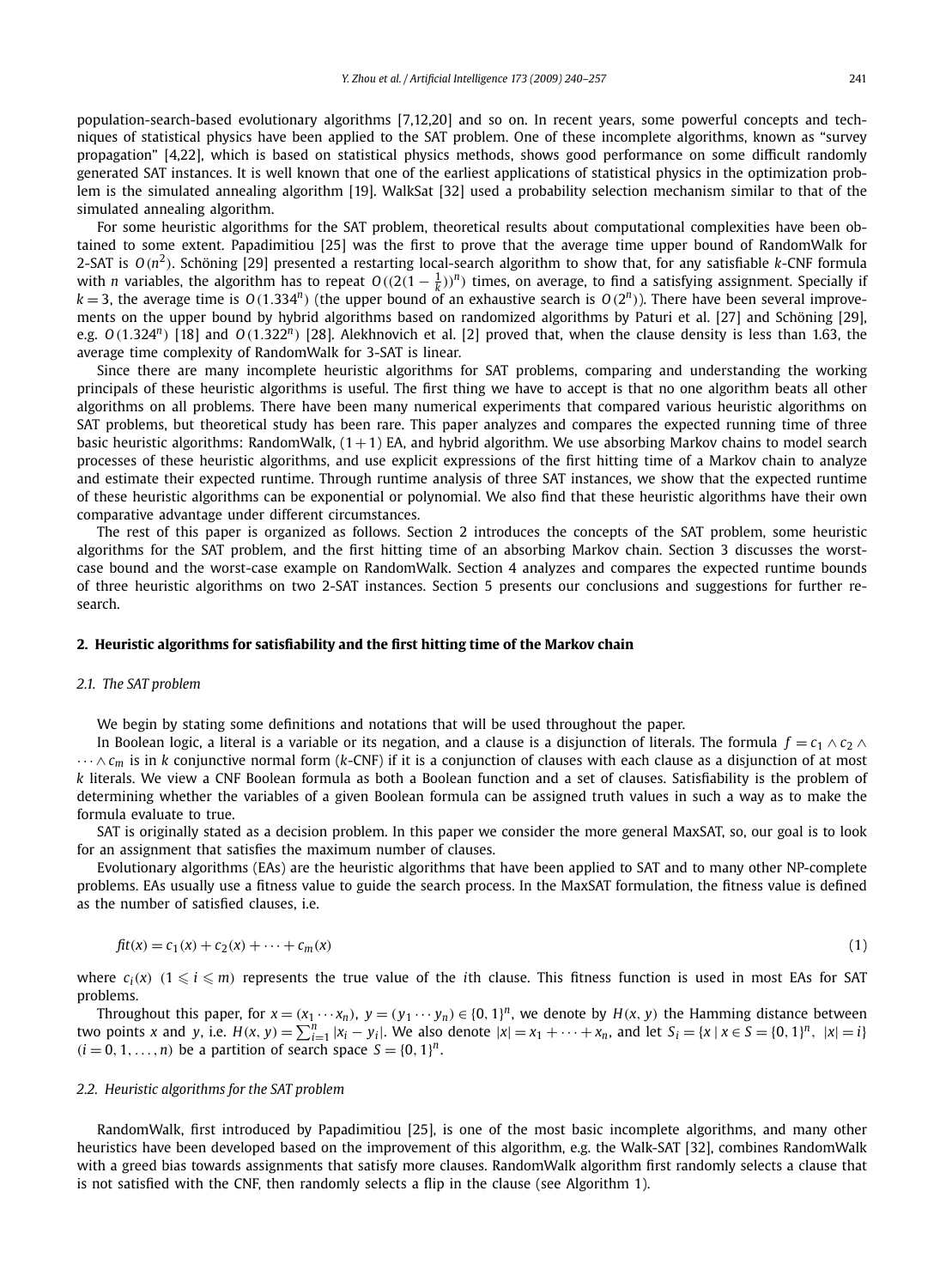**Algorithm 1** *(The RandomWalk algorithm).*

#### **begin**

```
initialization: Select an initial bit string x at random;
while (termination-condition does not hold) do
    Select c := an unsatisfied clause chosen at random;
    Select x_i := a variable in c chosen at random;
    Flip the value of x_i;
od
```
### **end**

Evolutionary algorithms are inspired from modeling the processes of natural selection and genetic evolution. Here we consider a simple EA using mutation and selection approaches with population size of 1 denoted as  $(1 + 1)$  EA [9].  $(1 + 1)$ EA is a simple but effective random hill-climbing EA. Its general description is:

**Algorithm 2**  $((1 + 1)EA)$ .

### **begin**

```
initialization: Choose randomly an initial bit string x;
while (termination-condition does not hold) do
    Mutation: v := mutate(x):
    Selection: If fitness(v) > fitness(x), x := v;
od
```
**end**

 $(1 + 1)$  EA generally uses two kinds of mutation, called local mutation and global mutation:

- (1) Local mutation randomly chooses a bit  $x_i$  ( $1 \leq i \leq n$ ) from the individual  $x = (x_1 \cdots x_n) \in \{0, 1\}^n$  and flips it.
- (2) Global mutation flips each bit of individual  $x = (x_1 \cdots x_n) \in \{0, 1\}^n$  independently with the probability of  $\frac{1}{n}$ . The expected number of bit flips for the global mutation is 1.

The hill-climbing algorithm is usually trapped in a region which is a local optimum and needs to be restarted with a random new assignment. Another widely-used mechanism for escaping such a local optimum of the maximization problem is to permit the search to make occasional downhill moves. The following hybrid strategy, which combines  $(1 + 1)$  EA and RandomWalk, is closely related to WalkSat [32] in that it allows for the possibility of downhill moves.

**Algorithm 3** *(The hybrid algorithm of local (*1 + 1*) EA and RandomWalk).*

#### **begin**

```
initialization: Set parameters, choose randomly an initial bit string;
  while (termination-condition does not hold) do
      With probability p, follow the RandomWalk scheme;
      With probability 1 - p, follow the Local (1 + 1) EA scheme;
  od
end
```
#### *2.3. The absorbing Markov chain*

Most heuristic algorithms are memory-less in the sense that the processes of selecting the next point in the search space depend only on the current point. This allows us to model these search processes as absorbing Markov chains whose absorbing set is the optimal solution (s). Such models are widely used in two heuristic algorithms: Simulated Annealing [1] and Genetic Algorithms [14,24]. Basic knowledge of absorbing Markov chains can be found in any literature regarding random processes, e.g. [17].

Let  $(X_t; t = 0, 1, ...)$  denote a discrete homogeneous absorbing Markov chain in a finite state space *S*. *T* is the transient state set,  $H = S - T$  is the absorbing set. Assume there are *r* absorbing states and *t* transient states, i.e.  $|T| = t$  and  $|H| = r$ where  $|\cdot|$  denotes the cardinality of a set, then the transition matrix can be written in the canonical form as

$$
\mathbf{P} = \begin{pmatrix} \mathbf{I} & \mathbf{O} \\ \mathbf{R} & \mathbf{Q} \end{pmatrix}
$$

where **I** is an *r*-by-*r* identity matrix, **O** is an *r*-by-*t* zero matrix, **R** is a nonzero *t*-by-*r* matrix, and **Q** is a *t*-by-*t* matrix. For the power of **P**, a standard matrix argument shows that the region **I** remains **I**. This corresponds to the fact that once the Markov chain reaches an absorbing state, it will never leave that absorbing state.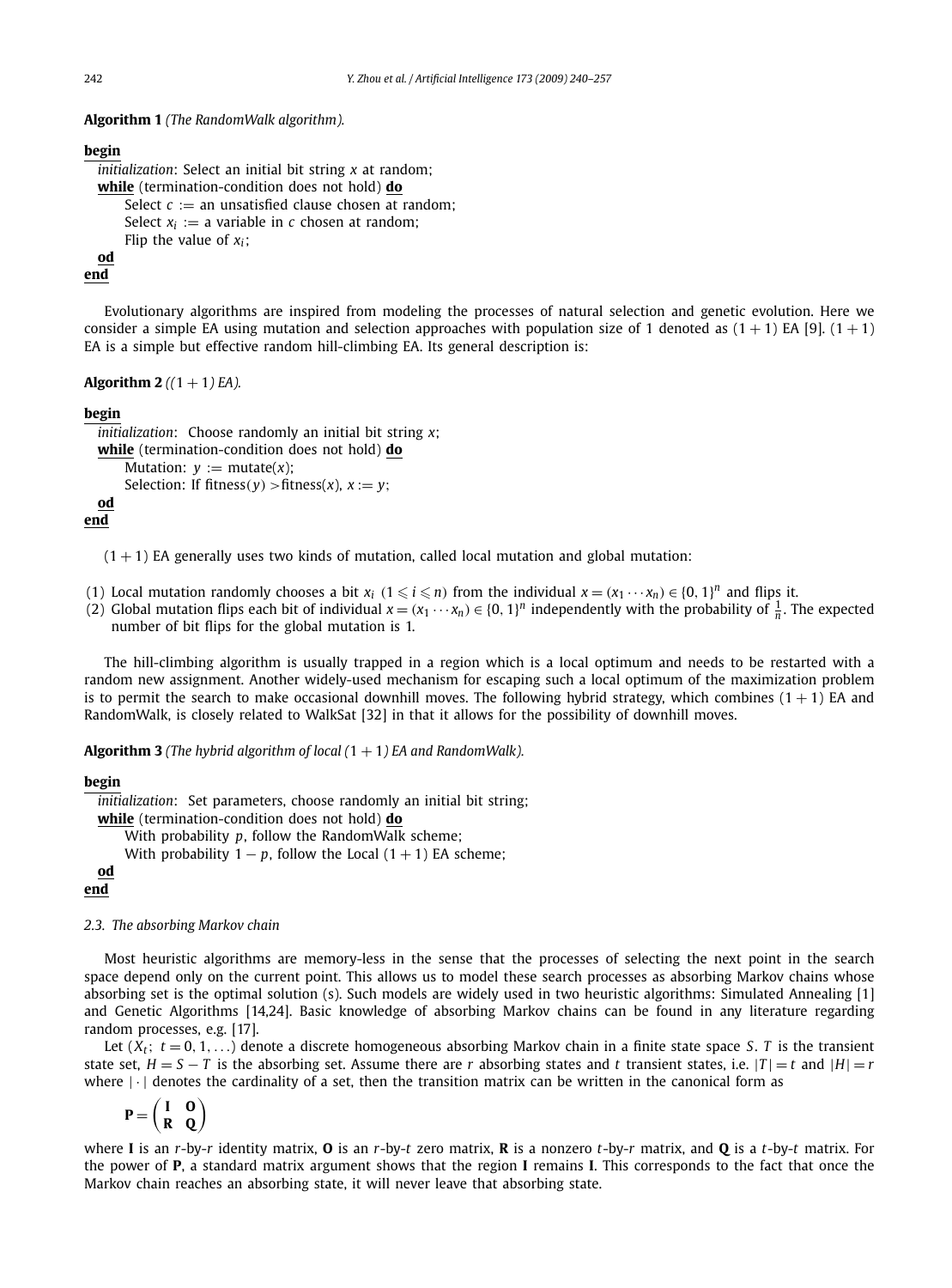**Definition 1.** Let  $(X_t; t = 0, 1, \ldots)$  be an absorbing Markov chain. The first hitting time from status *i*  $(i \in S)$  to the absorbing status set *H* is:

 $\tau_i = \min\{t: t \geq 0, X_t \in H \mid X_0 = i\}$ 

if the right-hand side involves the empty set, let  $\tau_i = \infty$ .

We are interested in the question: Given that the chain starts in state *i*, what is the expected number of steps before the chain is absorbed? Theorem 1 provides an answer.

**Theorem 1.** Given that the absorbing Markov chain  $X_t$  starts in transient state i, let  $m_i$  be the expected number of steps before the *chain is absorbed, i.e.*  $m_i = E[\tau_i]$ *. Denote*  $\mathbf{m} = [m_i]_{i \in \mathcal{I}}$ *. Then* 

$$
\mathbf{m} = (\mathbf{I} - \mathbf{T})^{-1} \mathbf{1} \tag{2}
$$

*where* **1** *represents the column vector all of whose entries are* 1*.*

**Proof.** See Ref. [17]. □

Several corollaries can be derived directly from Theorem 1.

**Corollary 1.** Let  $\{X_t | t = 0, 1, ...\}$  be an absorbing Markov chain with finite state space  $S = \{0, 1, \ldots, n, n + 1\}$  and absorbing state *set* {0*,n* + 1}*, and its transition probabilities are defined as follows*:

(1) For 
$$
i = 0
$$
 or  $n + 1$ ,

$$
p_{ij} = \begin{cases} 1, & j = i, \\ 0, & otherwise. \end{cases}
$$

 $(2)$  For  $1 \leqslant i \leqslant n$ ,

$$
p_{ij} = \begin{cases} a_i, & j = i - 1, \\ b_i, & j = i + 1, \\ 1 - a_i - b_i, & j = i, \\ 0, & \text{otherwise.} \end{cases}
$$

*Then for this absorbing Markov chain, its mean first hitting time to the absorbing state is given by*

$$
\begin{cases}\nm_{n+1} = 0, \\
m_n = \frac{\frac{1}{a_1} + \sum_{h=1}^{n-1} \frac{1}{a_{h+1}} (\sum_{j=1}^h \prod_{i=j}^h \frac{b_i}{a_i} + 1)}{1 + \sum_{j=1}^n \prod_{i=j}^n \frac{b_i}{a_i}}, \\
m_{n-1} = m_n (1 + \frac{b_n}{a_n}) - \frac{1}{a_n}, \\
m_{k-1} = m_k + m_n \prod_{i=k}^n \frac{b_i}{a_i} - \sum_{j=0}^{n-(k+1)} \frac{1}{a_{j+k+1}} \prod_{i=0}^j \frac{b_{k+i}}{a_{k+i}} - \frac{1}{a_k}, \quad k = n-1, \ldots, 2, \\
m_0 = 0.\n\end{cases}
$$

**Corollary 2.** Let  $\{X_t | t = 0, 1, \ldots\}$  be an absorbing Markov chain with finite state space  $S = \{0, 1, \ldots, n\}$  and absorbing state set 0*, and its transition probabilities are defined as follows*:

(1) For 
$$
i = 0
$$
 or  $n + 1$ ,  

$$
\begin{cases} 1 & i = i \end{cases}
$$

$$
p_{ij} = \begin{cases} 1, & j = i, \\ 0, & otherwise. \end{cases}
$$

 $(2)$  For  $1 \leq i < n$ ,

$$
p_{ij} = \begin{cases} a_i, & j = i - 1, \\ b_i, & j = i + 1, \\ 1 - a_i - b_i, & j = i, \\ 0, & \text{otherwise.} \end{cases}
$$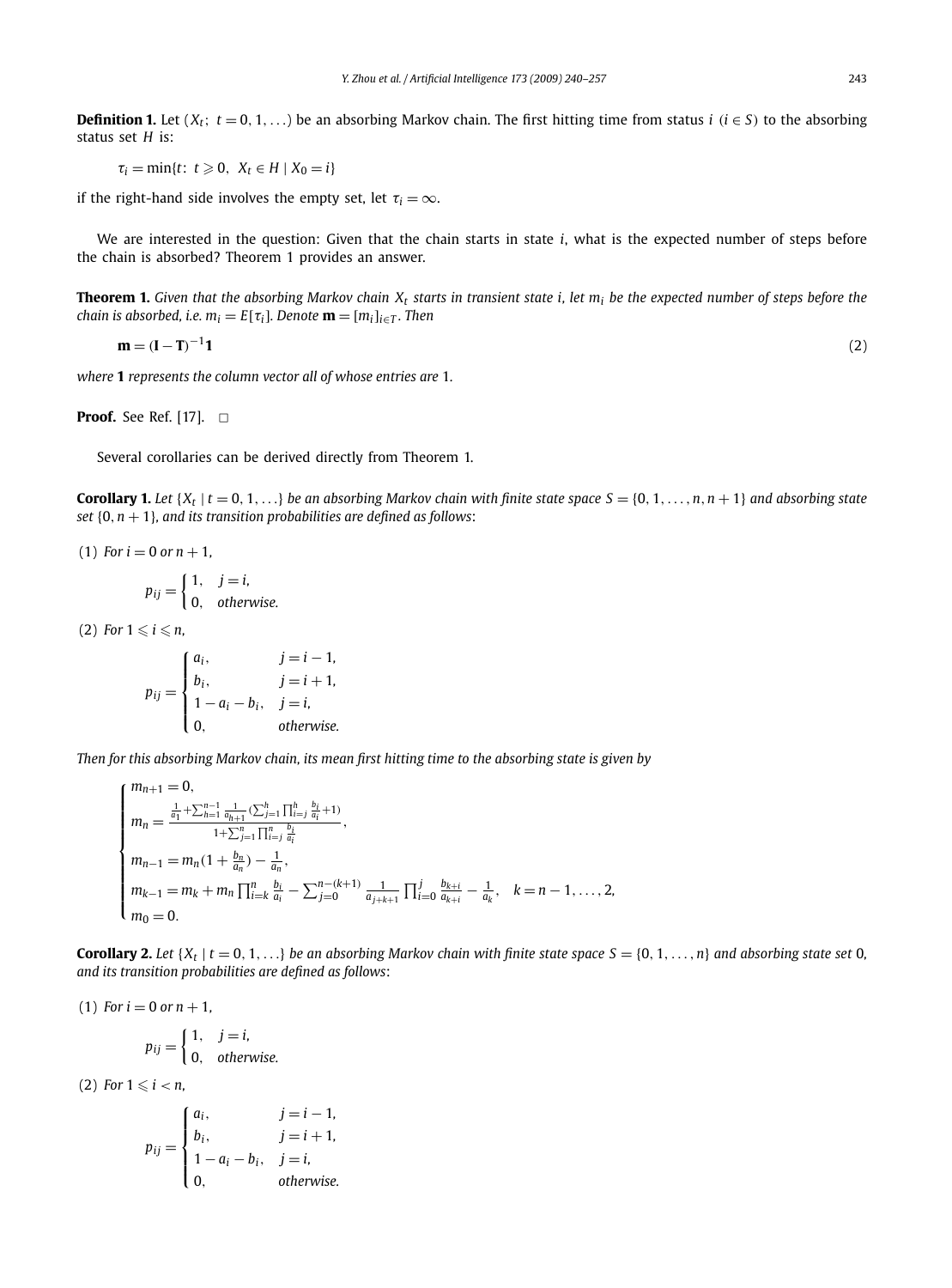$$
p_{ij} = \begin{cases} a_i, & j = i - 1, \\ 1 - a_i, & j = i, \\ 0, & otherwise. \end{cases}
$$

*Then for this absorbing Markov chain, its mean first hitting time to the absorbing state is given by*

$$
\begin{cases}\nm_0 = 0, \\
m_i = m_{i-1} + \frac{1}{a_i} + \sum_{j=0}^{n-(i+1)} \frac{1}{a_{j+i+1}} \prod_{h=0}^j \frac{b_{i+h}}{a_{i+h}}, \quad i = 1, \ldots, n-1, \\
m_n = m_{n-1} + \frac{1}{a_n}.\n\end{cases}
$$

The difference between the two corollaries lies in the fact that the Markov chain of Corollary 1 has two absorbing states while the Markov chain of Corollary 2 has only one. He et al. [14] used Corollary 2 to estimate the expected running time of evolutionary algorithms.

For our time complexity discussion and analysis, Theorem 1 and its corollaries play a key role. These methods are close to the Markov chain analysis of the stochastic local search algorithms by Schöning [29,30]. The main difference is: We use linear system (2) to estimate the absorbing time of the Markov chain while Schöning calculated the "success probability".

Now we introduce two vector norms, the average vector norm and the maximum vector norm, both of which are often used in the vector analysis. For vector  $\mathbf{m} = [m_i]_{i \in S}$ , let  $\mu_0(i) = P(X_0 = i)$  be the initial distribution, the average vector norm  $\|\mathbf{m}\|_1$  and the maximum vector norm  $\|\mathbf{m}\|_{\infty}$  are defined as

$$
\|\mathbf{m}\|_1 = \sum_{i \in S} \mu(i)m_i
$$

and

$$
\|\mathbf{m}\|_{\infty} = \max_{i \in S} \{m_i\}.
$$

Specially, if the initial distribution is the uniform distribution on *S*, i.e.  $\mu_0(i) = \frac{1}{|S|}(i \in S)$ , then we have

$$
\|\mathbf{m}\|_1 = \frac{1}{|S|} \sum_{i \in S} m_i.
$$

Norms  $\|\mathbf{m}\|_{1}$  and  $\|\mathbf{m}\|_{\infty}$  present average case and worst case performance measures respectively in the time complexity analysis.

#### **3. Bounds on RandomWalk**

It is well known that the most simple algorithm, complete enumeration, needs  $\Theta(2^n)$  steps to find the satisfying assignment of the SAT problem with *n* variables. In the following, we shall show that the general upper bound of the average iteration number of RandomWalk for *k*-SAT is  $O((k-1)^n)$ . We also construct a SAT instance for which this bound is tight, i.e. for which the expected runtime of RandomWalk is  $\Theta((k-1)^n)$ .

**Proposition 1.** The expected runtime of RandomWalk for any k-SAT  $(k \geq 3)$  instance is at most  $O((k-1)^n)$ .

**Proof.** Let  $S = \{0, 1\}^n$  be the search space, and  $S^*$  the satisfying assignment set for given *k*-CNF formula  $\omega$ . Let  $d(x)$ min*y*∈*S*<sup>∗</sup> {*H(x, <sup>y</sup>)*} denote the distance between a point *<sup>x</sup>* ∈ *<sup>S</sup>* and the set *<sup>S</sup>*∗.

Define *D<sub>i</sub>* to be *D<sub>i</sub>* = { $x \in S \mid d(x) = i$ },  $i = 0, 1, \ldots, n$ . Then the search space *S* is partitioned into  $n + 1$  subspaces:  $S = \bigcup_{i=0}^n D_i$ .

Suppose we are given a string  $x \in D_i$  ( $1 \leq i \leq n$ ), for any clause  $\sigma$  that is not satisfied, there exists at least one of the *k* bits to be flipped to decrease *d(x)* by 1. Since RandomWalk picks a variable in some unsatisfied clause and flips its truth assignment, the probability that RandomWalk transfers *x* to some string *y* ∈ *Di*−<sup>1</sup> is at least <sup>1</sup> *<sup>k</sup>* , and the probability that it transfers *x* to some string  $y \in D_{i+1}$  is at most  $1 - \frac{1}{k}$ .

Construct an auxiliary homogeneous Markov chain which is defined on the state space  $\{D_0, D_1, \ldots, D_n\}$  with the transition matrix

$$
\begin{pmatrix}\n1 & 0 & 0 & 0 & \dots & 0 & 0 & 0 \\
\frac{1}{k} & 0 & \frac{k-1}{k} & 0 & \dots & 0 & 0 & 0 \\
0 & \frac{1}{k} & 0 & \frac{k-1}{k} & \dots & 0 & 0 & 0 \\
\vdots & \vdots & \vdots & \vdots & \ddots & \vdots & \vdots & \vdots \\
0 & 0 & 0 & 0 & \dots & \frac{1}{k} & 0 & \frac{k-1}{k} \\
0 & 0 & 0 & 0 & \dots & 0 & 1 & 0\n\end{pmatrix}
$$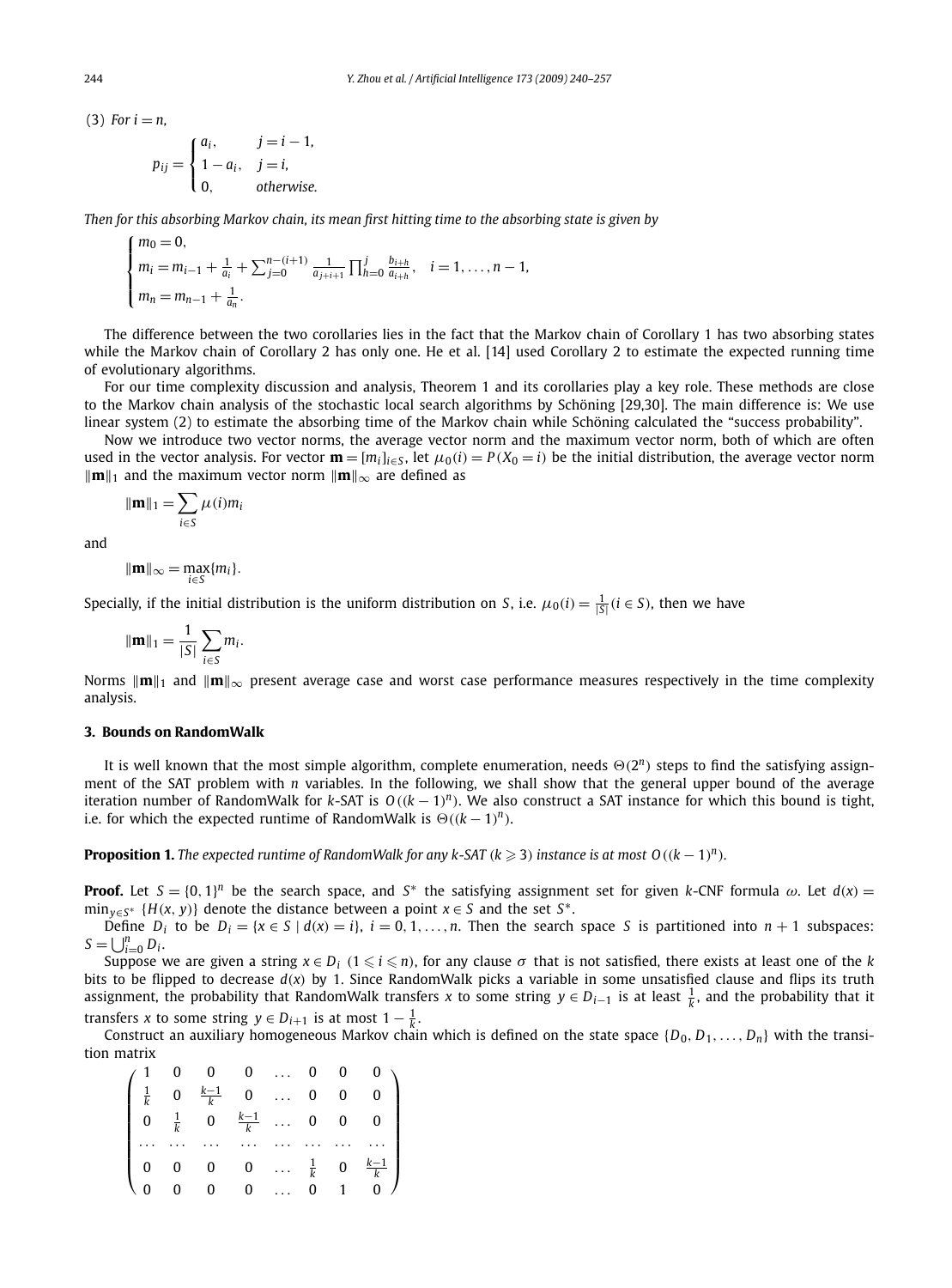According to Corollary 2, its mean first hitting time to the absorbing state  $D_0$  is

$$
\begin{cases}\nm_0 = 0, \\
m_i = m_{i-1} + k + k \sum_{j=0}^{n-(i+1)} (k-1)^{j+1}, \quad i = 1, \ldots, n-1, \\
m_n = m_{n-1} + 1.\n\end{cases}
$$

By induction, we have

$$
m_n = m_{n-1} + 1
$$
  
=  $(n-1)k + \frac{k(k-1)}{k-2} \left( \sum_{l=1}^{n-1} (k-1)^{n-l-1} - (n-1) \right)$   
=  $(n-1)k + \frac{k(k-1)}{k-2} \left( \frac{(k-1)^{n-1} - 1}{k-2} - (n-1) \right).$ 

Hence

$$
\|\mathbf{m}\|_{\infty} = m_n = O\left((k-1)^n\right).
$$

This completes the proof.  $\Box$ 

We have shown that the expected running time of RandomWalk for any *k*-SAT instance is *O((k* − 1*) <sup>n</sup>)*, but this does not mean that RandomWalk needs, on average,  $\Theta((k-1)^n)$  steps to find a satisfying assignment in every *k*-SAT instance. In the following we present a k-SAT instance  $\varphi^{(k)}(x)$   $(k>2)$ , where the average case expected time complexity is  $\Theta((k-1)^n)$ .

**Definition 2.** The SAT instance  $\varphi^{(k)}(x)$   $(k < n)$  has the following clauses:

$$
x_i
$$
, and  $x_{i_1} \vee (\bar{x}_{i_2} \vee \cdots \vee \bar{x}_{i_k})$ 

where  $1 \leqslant i \leqslant n$ , and  $(i_1, \ldots, i_k)$  ranges over all *k*-element subsets of  $\{1, \ldots, n\}$ .

It is evident that the SAT instance  $\varphi^{(k)}(x)$  has the unique satisfying assignment  $x^* = (1 \cdots 1)$ .

Papadimitiou [26] first proposed the special cases  $k=3$  of  $\varphi^{(k)}(x)$  and claimed that it was a difficult instance for RandomWalk. Here we discuss the general situation and derive its worst case and average case bounds of the expected runtime on RandomWalk.

**Proposition 2.** Given an integer k  $\geqslant$  3, the expected runtime of RandomWalk for SAT instance  $\varphi^{(k)}(x)$  is

(1) 
$$
\|\mathbf{m}\|_{\infty} = O((k-1)^n)
$$
,  
(2)  $\|\mathbf{m}\|_1 = \Theta((k-1)^n)$ .

### **Proof.**

- (1) It follows immediately from Proposition 1.
- (2) From the consequence of (1), it is sufficient to show  $\|\mathbf{m}\|_1 = \Omega((k-1)^n)$ .
- Let  $T_i = \{x \mid x \in S = \{0, 1\}^n, |x| = n i\}$   $(i = 0, 1, ..., n)$  be the partition of search space S. We denote by  $X_t$   $(t = 0, 1, ...)$ the random string describing at which point RandomWalk is during iteration *t*. Then *Xt* is a homogeneous Markov chain with the absorbing state set *T*<sub>0</sub>. The transition probabilities among the subspaces can be described as follows. When  $i = 0$ ,

$$
P(X_{t+1} \in T_0 \mid X_t \in T_0) = 1.
$$

When  $1 \leq i \leq n - (k - 1)$ ,

$$
P(X_{t+1} \in T_{i+1} \mid X_t \in T_i) = \frac{k-1}{k} \frac{\binom{n-i}{k-1}}{1 + \binom{n-i}{k-1}},
$$
  

$$
P(X_{t+1} \in T_{i-1} \mid X_t \in T_i) = 1 - \frac{k-1}{k} \frac{\binom{n-i}{k-1}}{1 + \binom{n-i}{k-1}}.
$$

When  $n - (k - 1) < i \leq n$ ,

 $P(X_{t+1} \in T_{i-1} \mid X_t \in T_i) = 1.$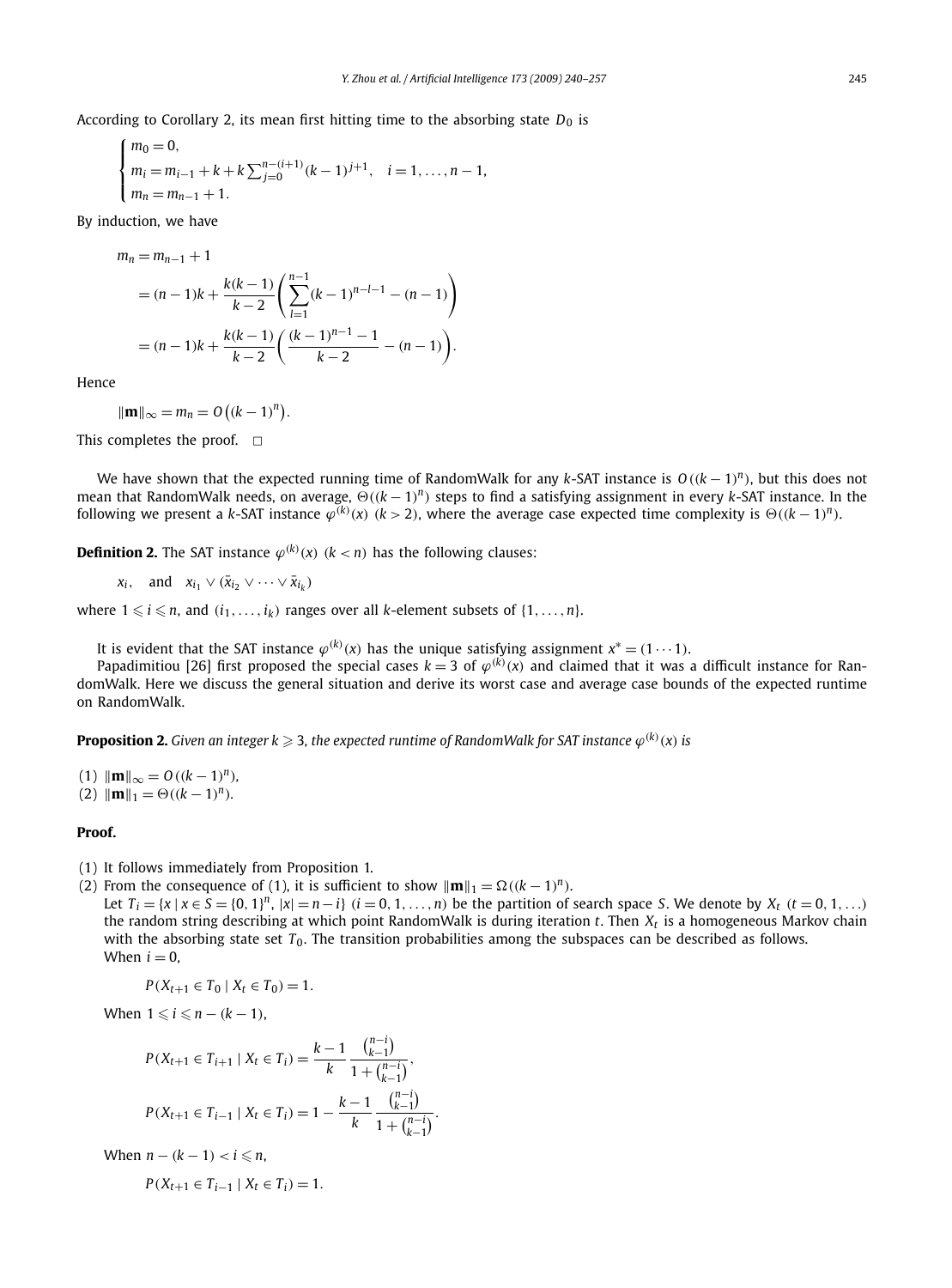Denote

$$
\begin{cases} a_i = 1 - \frac{k-1}{k} \frac{\binom{n-i}{k-1}}{1+\binom{n-i}{k-1}}, & 1 \leq i \leq n-(k-1), \\ b_i = \frac{k-1}{k} \frac{\binom{n-i}{k-1}}{1+\binom{n-i}{k-1}}, & 1 \leq i \leq n-(k-1), \\ a_i = 1, & n-(k-1) < i \leq n, \\ b_i = 0, & n-(k-1) < i \leq n. \end{cases}
$$

Construct an auxiliary homogeneous Markov chain  $Z_t$   $(t = 0, 1, \ldots)$  which is defined on the state set  $S = \{0, 1, \ldots, n\}$ with the transition matrix

$$
\begin{pmatrix}\n1 & 0 & 0 & 0 & \dots & 0 & 0 & 0 \\
a_1 & 1 - a_1 - b_1 & b_1 & 0 & \dots & 0 & 0 & 0 \\
0 & a_2 & 1 - a_2 - b_2 & b_2 & \dots & 0 & 0 & 0 \\
\vdots & \vdots & \vdots & \vdots & \vdots & \ddots & \vdots & \vdots & \vdots \\
0 & 0 & 0 & 0 & \dots & a_{n-1} & 1 - a_{n-1} - b_{n-1} & b_{n-1} \\
0 & 0 & 0 & 0 & \dots & 0 & a_n & 1 - a_n\n\end{pmatrix}
$$
\n(3)

For this absorbing Markov chain, according to Corollary 2, its mean first hitting time to the absorbing state 0 is given by

$$
\begin{cases}\nm_0 = 0, \\
m_i = m_{i-1} + \frac{1}{a_i} + \sum_{j=0}^{n-(i+k-1)} \frac{1}{a_{j+i+1}} \prod_{h=0}^j \frac{b_{i+h}}{a_{i+h}}, \quad 1 \le i \le n-(k-1), \\
m_i = m_{i-1} + 1, \\
n - (k-1) < i \le n.\n\end{cases} \tag{4}
$$

Note that for  $1 \leq i \leq n - (k - 1)$ ,

$$
\frac{1}{a_i} \geqslant \frac{1}{k} \tag{5}
$$

and

$$
\frac{b_i}{a_i} = (k-1)\frac{1}{1 + k/\binom{n-i}{k-1}} \ge (k-1)e^{-k/\binom{n-i}{k-1}}.
$$
\n<sup>(6)</sup>

Here we use the inequality  $\frac{1}{1+x} \geq e^{-x}$  ( $x \geq 0$ ).<br>From Eqs. (4), (5) and (6), we get

$$
m_1 = \frac{1}{a_1} + \sum_{j=0}^{n-k} \frac{1}{a_{j+2}} \prod_{h=0}^j \frac{b_{h+1}}{a_{h+1}}
$$
  
\n
$$
\geq \frac{1}{k} + \frac{1}{k} \sum_{j=0}^{n-k} ((k-1)^{j+1}) e^{-\sum_{h=1}^{j+1} \frac{k}{\binom{n-h}{k-1}}}.
$$

Because

$$
\sum_{h=1}^{j+1} \frac{k}{\binom{n-h}{k-1}} = k! \sum_{h=1}^{j+1} \frac{1}{\binom{n-h}{k-1}(k-1)!}
$$
  

$$
\leq k! \sum_{h=1}^{j+1} \frac{1}{(n-h)(n-(h+1))} \quad (k > 2)
$$
  

$$
= k! \sum_{h=1}^{j+1} \left( \frac{1}{(n-(h+1))} - \frac{1}{n-h} \right) \leq k!,
$$

we have

$$
m_1 \ge \frac{1}{k} + \frac{1}{k} e^{-k!} \sum_{j=0}^{n-k} (k-1)^{j+1}
$$
  
=  $\frac{1}{k} + \frac{1}{k} e^{-k!} \frac{k-1}{k-2} ((k-1)^{n-k+1} - 1)$   
=  $\Omega((k-1)^n)$ .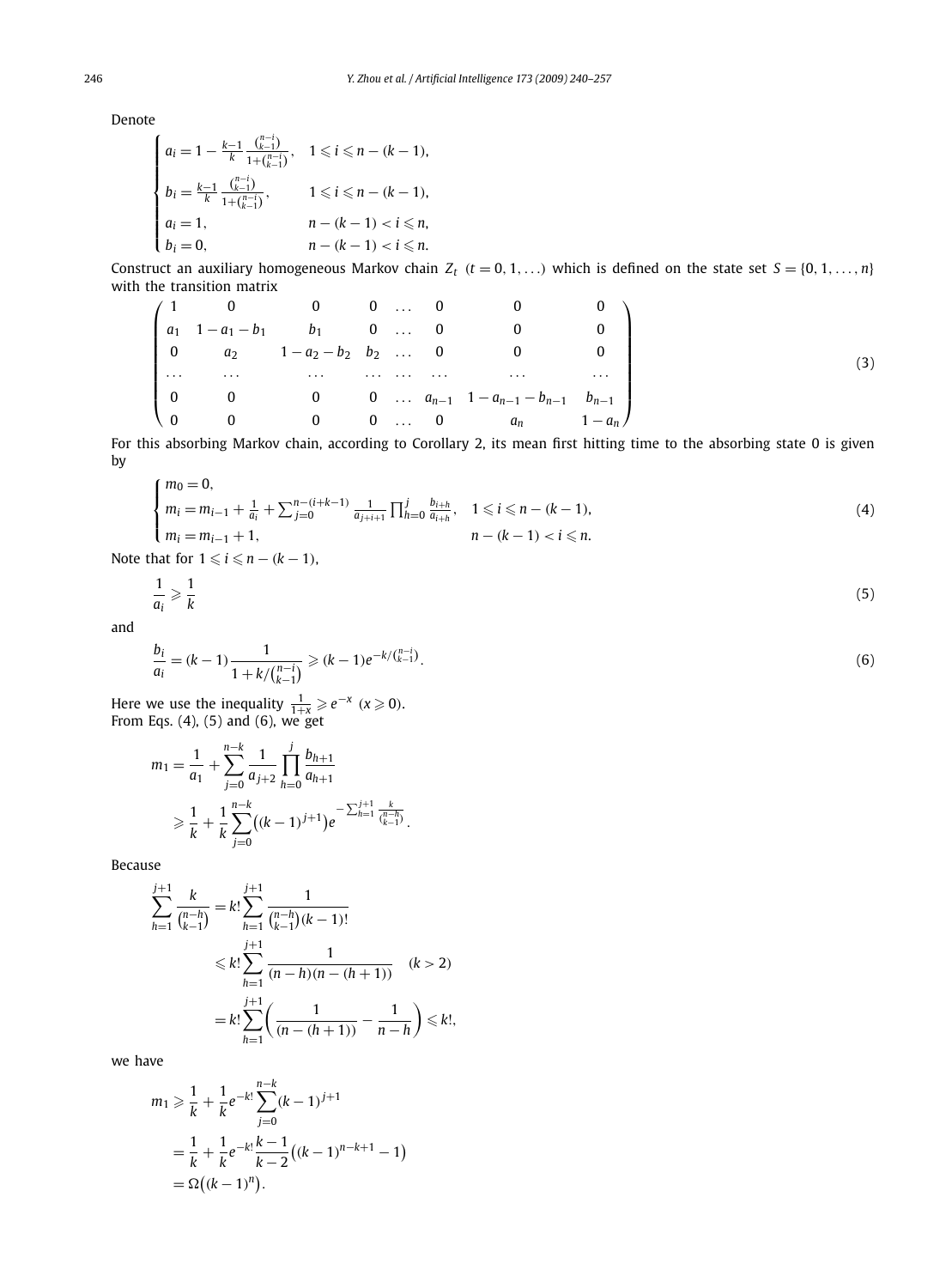Finally, by the monotonicity of the sequence  $m_i$  we obtain

$$
\|\mathbf{m}\|_1 = \frac{1}{2^n} \left( {n \choose 0} m_0 + {n \choose 1} m_1 + \dots + {n \choose n} m_n \right)
$$
  
\n
$$
\geq \frac{2^n - 1}{2^n} \Omega((k - 1)^n) = \Omega((k - 1)^n).
$$

This completes the proof.  $\Box$ 

From Proposition 2, it should be mentioned that even the exhaustive search (with upper bound of 2*n*) behaves much better than RandomWalk on SAT instance  $\varphi^{(k)}(\mathsf{x})$   $(k>3)$ .

Droste et al. [8] studied the expected running time of (1 + 1) EA on the special case  $\varphi^{(3)}(x)$  and demonstrated that the average time complexity is a exponential time. Wei et al. [33] presented a class of formulas involving a so-called ternary chain which is similar to  $\varphi^{(3)}(x)$ . They also showed the expected runtime of RandomWalk on the ternary chain formula is exponential and proposed the "accelerating random walk" on this problem.

For  $\varphi^{(k)}(\mathsf{x})$ , according to Eq. (1), the fitness function used in evolutionary algorithms is

$$
fit_{\varphi^{(k)}}(x) = \sum_{1 \leq i \leq n} x_i + \sum_{1 \leq i_1 \leq n} \sum_{\substack{1 \leq i_2 \leq n \\ i_2 \neq i_1}} \dots \sum_{\substack{1 \leq i_k \leq n \\ i_k \neq i_1, \dots, i_k \neq i_{k-1}}} (1 - (1 - x_{i_1})x_{i_2} \cdots x_{i_k})
$$
  
=  $s + k! {n \choose k} - (n - s)(k - 1)! {s \choose k - 1} (|x| = s).$ 

The fitness function  $\textit{fit}_{\varphi^{(k)}}(x)$  induces the MaxSAT problem  $\varphi^{(k)}(x)$  into a polynomial in s (the number of 1 in x) of degree k. We might expect that the heuristic algorithms using fitness function have difficulty finding the all-one string because the non-monotone polynomial fitness function might give misleading hints regarding the all-one string.

#### **4. Behavior of three heuristic algorithms on SAT instances**

In this section, in order to obtain a theoretical understanding of the behavior of different heuristic algorithms, we construct two SAT instances and analyze the average time complexity of RandomWalk,  $(1 + 1)$  EA and hybrid algorithm on these SAT instances.

**Definition 3.** For  $x = (x_1 \cdots x_n) \in \{0, 1\}^n$ , the SAT instance  $\psi_1(x)$  is defined as

$$
\psi_1(x)=(x_1\vee \bar{x}_2)\wedge (x_1\vee \bar{x}_3)\wedge \cdots (x_1\vee \bar{x}_n)\wedge (\bar{x}_1\vee x_2)\wedge (\bar{x}_1\vee x_3)\wedge \cdots (\bar{x}_1\vee x_n).
$$

The satisfying assignments of  $\psi_1(x)$  are  $(0 \cdots 0)$  and  $(1 \cdots 1)$ .

We start from  $(1 + 1)$  EA for solving the MaxSAT instance  $\psi_1(x)$ . According to Eq. (1), for  $|x| = k$ , the fitness function of  $\psi_1(x)$  is given as

$$
fit_{\psi_1}(x) = \begin{cases} 2(n-1) - k, & x = (0 * \cdots *), \\ (n-1) + (k-1), & x = (1 * \cdots *). \end{cases}
$$

When  $x = (0 \times \cdots \times)$  (or  $x = (1 \times \cdots \times)$ ), the fitness function  $\int f(t) f(x)$  decreases (or increases) monotonously with an increase of the number of ones. The fitness function  $\int ft_{\psi_1}(x)$  with  $n = 20$  is shown in Fig. 1.

In the following, we consider local  $(1 + 1)$  EA and global  $(1 + 1)$  EA on  $\psi_1(x)$  respectively. We shall show that they both find the satisfying assignment in time  $\Theta(n \ln n)$ .

For simplicity, in Proposition 3 below we assume that *n* is even.

We further divide the search space *S* into 2*n* subspaces:

$$
S_{0,k} = \{x \mid x = (0 * \cdots *) \in S, \ |x| = k\} \quad (k = 0, \ldots, n - 1),
$$
  

$$
S_{1,k} = \{x \mid x = (1 * \cdots *) \in S, \ |x| = k\} \quad (k = 1, \ldots, n).
$$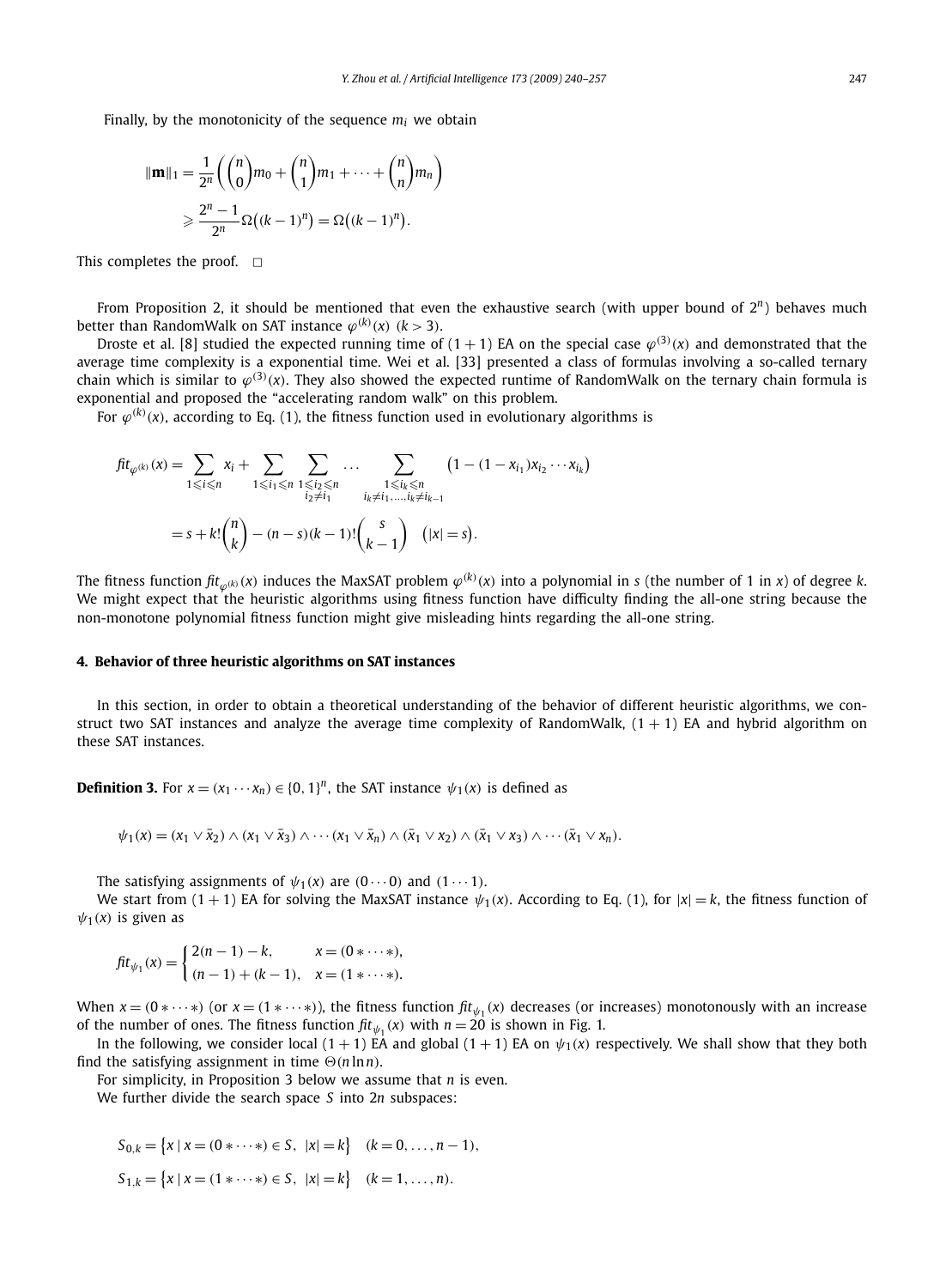

**Fig. 1.** The fitness function of  $\psi_1(x)$  with  $n = 20$ .

**Proposition 3.** For SAT instance  $\psi_1(x)$ , for any  $x \in S_{u,k}$   $(u = 0, 1; k = 0, ..., n)$ , denote by  $m_{u,k}$  the mean first hitting time of local  $(1 + 1)$  *EA starting from state x, then* 

$$
\begin{cases}\nm_{0,0} = 0, & 1 \leq k \leq \frac{n}{2} - 1, \\
m_{0,k} = n(1 + \dots + \frac{1}{k}), & 1 \leq k \leq \frac{n}{2} - 1, \\
m_{1,n} = 0, & \frac{n}{2} + 1 \leq k \leq n - 1, \\
m_{0,k} = \frac{1}{k+1}(n + km_{0,k-1} + m_{1,k+1}), & \frac{n}{2} \leq k \leq n - 1, \\
m_{1,k} = \frac{1}{n-k+1}(n + (n-k)m_{1,k+1} + m_{0,k-1}), & 1 \leq k \leq \frac{n}{2}.\n\end{cases}
$$

*i.e. the expected runtime of the local*  $(1 + 1)$  *EA* is  $\|\mathbf{m}\|_{\infty} = \Theta(n \ln n)$ *.* 

**Proof.** Let  $X_t \in \{0, 1\}^n$  ( $t = 0, 1, \ldots$ ) be the random variable describing the state of local (1 + 1) EA solving SAT instance  $\psi_1(x)$  at time *t*, then the transition probabilities can be described as follows. When  $k - 0$ 

$$
when k=0,
$$

$$
P(X_{t+1} \in S_{0,k} \mid X_t \in S_{0,k}) = 1.
$$

When  $1 \leqslant k \leqslant \frac{n}{2} - 1$ ,

$$
P(X_{t+1} \in S_{0,k-1} \mid X_t \in S_{0,k}) = \frac{k}{n},
$$
  

$$
P(X_{t+1} \in S_{0,k} \mid X_t \in S_{0,k}) = 1 - \frac{k}{n}.
$$

When 
$$
\frac{n}{2} \leq k \leq n-1
$$
,

$$
P(X_{t+1} \in S_{0,k-1} | X_t \in S_{0,k}) = \frac{k}{n},
$$
  
\n
$$
P(X_{t+1} \in S_{1,k+1} | X_t \in S_{0,k}) = \frac{1}{n},
$$
  
\n
$$
P(X_{t+1} \in S_{0,k} | X_t \in S_{0,k}) = 1 - \frac{k+1}{n}.
$$

Similarly, when  $k = n$ ,

$$
P(X_{t+1} \in S_{1,k} \mid X_t \in S_{1,k}) = 1.
$$

When  $\frac{n}{2} + 1 \leq k \leq n - 1$ ,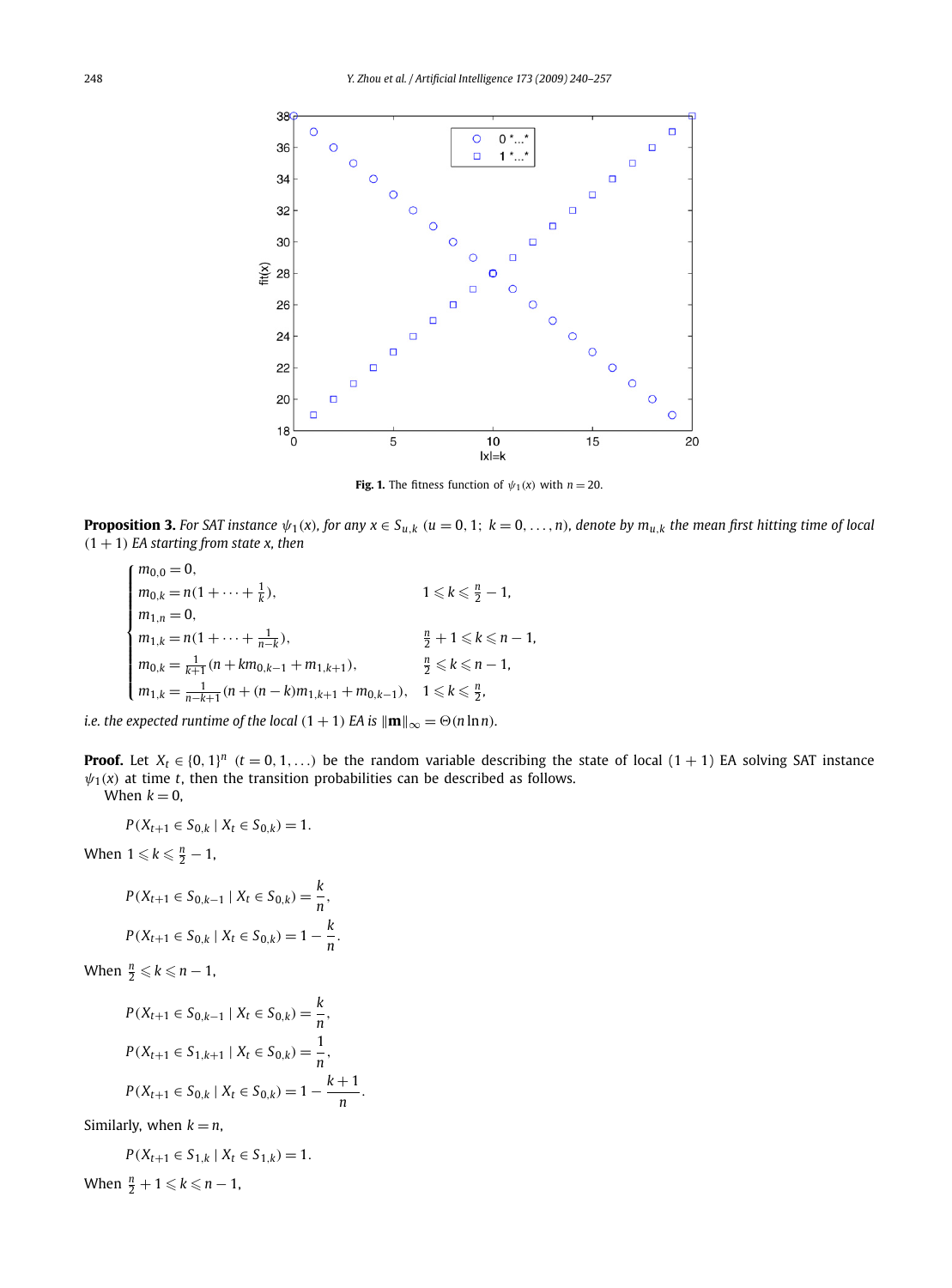$$
P(X_{t+1} \in S_{1,k+1} | X_t \in S_{1,k}) = 1 - \frac{k}{n},
$$
  

$$
P(X_{t+1} \in S_{1,k} | X_t \in S_{1,k}) = \frac{k}{n}.
$$

When  $1 \leqslant k \leqslant \frac{n}{2}$ ,

$$
P(X_{t+1} \in S_{1,k+1} | X_t \in S_{1,k}) = 1 - \frac{k}{n},
$$
  
\n
$$
P(X_{t+1} \in S_{0,k-1} | X_t \in S_{1,k}) = \frac{1}{n},
$$
  
\n
$$
P(X_{t+1} \in S_{1,k} | X_t \in S_{1,k}) = \frac{k-1}{n}.
$$

Introduce an auxiliary homogeneous Markov chain  $Z_t$   $(t = 0, 1, ...)$  with the state space  $\{z_{0,0}, z_{0,1}, \ldots, z_{0,n-1}; z_{1,1}, z_{n-1}\}$  $z_{1,2}, \ldots, z_{1,n}$ , the transition probabilities are defined by

$$
P(Z_{t+1} = z_{v,h} | Z_t = z_{u,k}) = P(X_{t+1} \in S_{v,h} | X_t \in S_{u,k})
$$

where  $u, v \in \{0, 1\}$ , and  $h, k \in \{0, \ldots, n\}$ .

Then  $Z_t$  is an absorbing Markov chain with the absorbing state  $z_{0,0}$  and  $z_{1,n}$ , and for any  $x \in S_{u,k}$   $(u \in \{0,1\}, k \in$  $\{0, \ldots, n\}$ , the mean first hitting time  $m_x$  equals  $m_{z_{u,k}}$ .

According to Theorem 1, the mean first hitting time of stochastic process  $Z_t$  is given by

$$
\begin{cases} m_{0,0}=0, & 1 \leq k \leq \frac{n}{2}-1, \\ -\frac{k}{n}m_{0,k-1}+\frac{k}{n}m_{0,k}=1, & 1 \leq k \leq \frac{n}{2}-1, \\ -\frac{k}{n}m_{0,k+1}+\frac{k+1}{n}m_{0,k}-\frac{1}{n}m_{1,k+1}=1, & \frac{n}{2} \leq k \leq n-1, \\ m_{1,n}=0, & \frac{n-k}{2}m_{1,k+1}+\frac{n-k}{n}m_{1,k}=1, & \frac{n}{2}+1 \leq k \leq n-1, \\ -\frac{n-k}{n}m_{1,k+1}+\frac{n-k+1}{n}m_{1,k}-\frac{1}{n}m_{0,k-1}=1, & 1 \leq k \leq \frac{n}{2}. \end{cases}
$$

The above linear equations can be solved as

$$
\begin{cases}\nm_{0,0} = 0, & 1 \le k \le \frac{n}{2} - 1, \\
m_{1,n} = 0, & 1 \le k \le \frac{n}{2} - 1, \\
m_{1,k} = n(1 + \dots + \frac{1}{n-k}), & \frac{n}{2} + 1 \le k \le n - 1, \\
m_{0,k} = \frac{1}{k+1}(n + km_{0,k-1} + m_{1,k+1}), & \frac{n}{2} \le k \le n - 1, \\
m_{1,k} = \frac{1}{n-k+1}(n + (n-k)m_{1,k+1} + m_{0,k-1}), & 1 \le k \le \frac{n}{2}.\n\end{cases}
$$
\n(7)

In the following, we prove

$$
m_{0,k} \leq n \left( 1 + \dots + \frac{1}{k} \right) \left( \frac{n}{2} \leq k \leq n - 1 \right)
$$
\n(8)

by induction.

When  $k = \frac{n}{2}$ , from (7), we obtain

$$
m_{0,n/2} = \frac{1}{n/2+1} \left( n + \frac{n}{2} \left( 1 + \dots + \frac{1}{n/2-1} \right) + n \left( 1 + \dots + \frac{1}{n - (n/2+1)} \right) \right)
$$
  
\$\leq n \left( 1 + \dots + \frac{1}{n/2} \right).

Thus we have that (8) holds for  $k = \frac{n}{2}$ .

Assume it is true for some  $k \geqslant \frac{n}{2}$ , i.e.  $m_{0,k} \leqslant n(1+\cdots+\frac{1}{k})$ , from (7), we have

$$
m_{0,k+1} = \frac{1}{k+2} (n + (k+1)m_{0,k} + m_{1,k+2})
$$
  
\$\leq \frac{n}{k+2} + n \left(1 + \dots + \frac{1}{k}\right)\$  
\$\leq n \left(1 + \dots + \frac{1}{k+1}\right).

Therefore (8) holds for all *k*.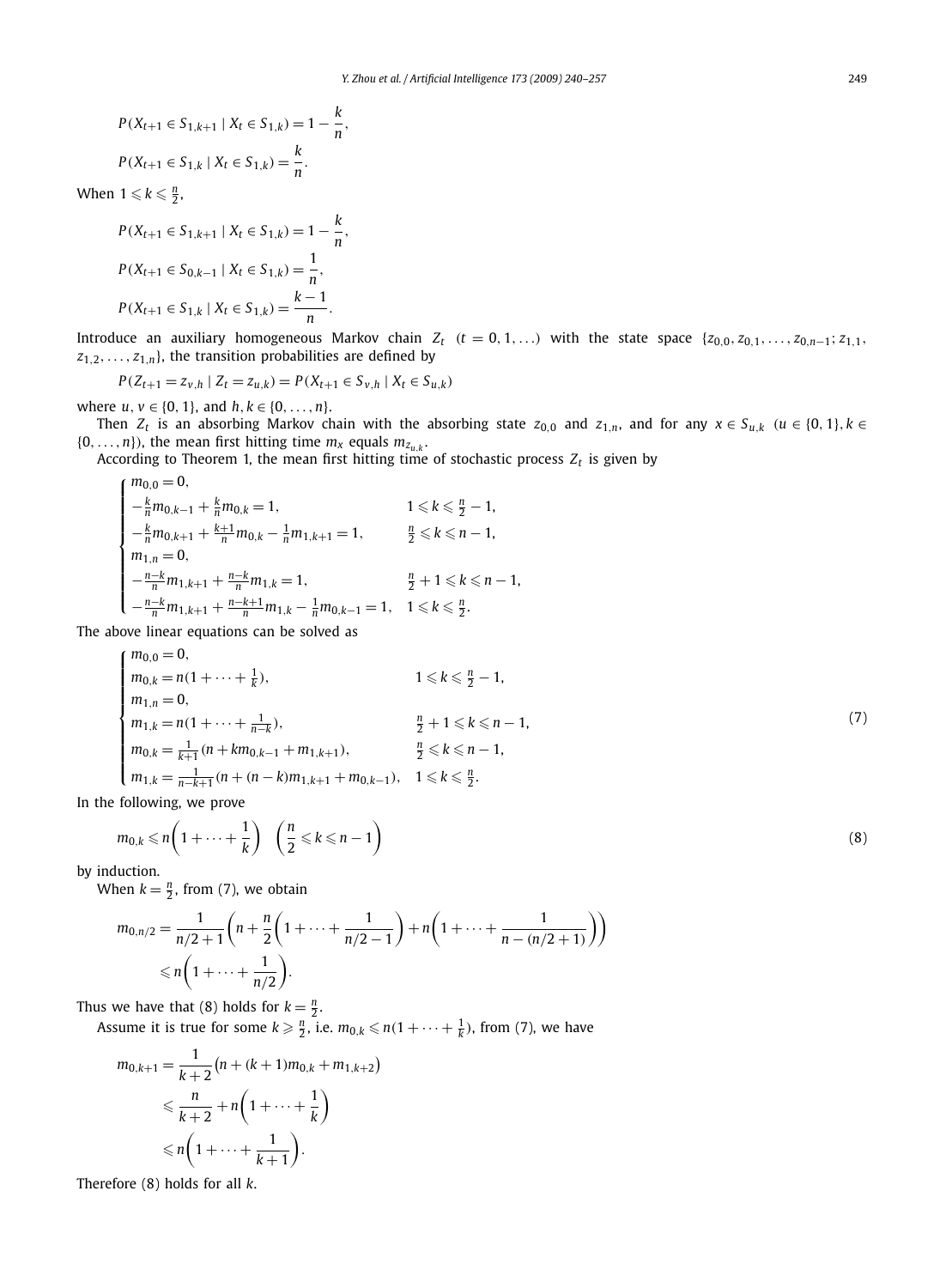Similarly, we have  $m_{1,k} \leq n(1 + \cdots + \frac{1}{n-k}) \quad (1 \leq k \leq \frac{n}{2}).$ This proves the claim.  $\square$ 

**Proposition 4.** For SAT instance  $\psi_1(x)$ , the expected runtime of the global  $(1 + 1)$  EA is

- $(1)$   $\|\mathbf{m}\|_{\infty} = O(n \ln n)$ ,
- $(2)$   $\|\mathbf{m}\|_1 = \Theta((n \ln n)).$

#### **Proof.**

(1) We decompose the state space  $S = \{0, 1\}^n$  into *n* subspaces by the Hamming distance between the string in *S* and the satisfying assignment:  $S = \bigcup_{k=0}^{n-1} U_k$  where

$$
U_k = T_{0,k} \cup T_{1,k} \quad (k = 0, 1, \ldots, n-1),
$$

and

$$
T_{0,k} = \{x \mid x = (0 * \cdots *) \in S, H(x, (0 \cdots 0)) = k\},\
$$
  

$$
T_{1,k} = \{x \mid x = (1 * \cdots *) \in S, H(x, (1 \cdots 1)) = k\}.
$$

In contrast to the notations  $S_{0,k}$  and  $S_{1,k}$ , both of which are used in the proof of Proposition 3, we see that  $T_{0,k} = S_{0,k}$ and  $T_{1,k} \neq S_{1,k}$ . For  $x = (1 * \cdots *) \in S$ ,  $x \in S_{1,k}$  means that the Hamming distance between x and  $(0 \cdots 0)$  is k while  $x \in T_{1,k}$  means that the Hamming distance between *x* and  $(1 \cdots 1)$  is *k*.

For  $x \in U_k (k = 1 \cdots n - 1)$ , note that  $\int f(t) f(x) dt = 2n - k$ . Thus the probability that the global  $(1 + 1)$  EA leads *x* to some *y* ∈ *U*<sub>*k*−1</sub> ∪ ···∪ *U*<sub>0</sub> is greater than  $\frac{k}{n}$ .

Therefore we get  $\|\mathbf{m}\|_{\infty} \leqslant (1 + \cdots + \frac{1}{n-1}) = O(n \ln n)$ .

(2) According to the result of (1), it is sufficient to prove that  $\|\mathbf{m}\|_1 = \Omega((n \ln n)$ . The proof below is similar to that of the linear functions with nonzero weights by Droste et al. [9]. The main difference is that the linear function has only one **optimum**  $(0 \cdots 0)$  while SAT instance  $ψ_1(x)$  has two satisfying assignments  $(0 \cdots 0)$  and  $(1 \cdots 1)$ .

By Chernoff bounds [23], for any  $0 < \epsilon < \frac{1}{2}$ , the probability that the initial string *x* satisfies  $(\frac{1}{2} - \epsilon)n \leqslant |x| \leqslant (\frac{1}{2} + \epsilon)n$ (for the simplicity of analysis, we assume that  $(\frac{1}{2} - \epsilon)n$  is an integer) is exponentially close to one, i.e.  $1 - e^{-\Omega(n)}$ . It is equivalent that with probability  $1-e^{-\Omega(n)}$  the randomly initialized string has at least  $(\frac{1}{2}-\epsilon)n$  zeros and  $(\frac{1}{2}-\epsilon)n$  ones. In order to reach the satisfying assignment, each of these strings needs to flip its all zeros (or all ones) at least once. Let *X* be a random variable defined to be the number of generations required to flip the all zeros (or ones) of the above initialized string at least once, then its expectation is

 $E(X) = \sum_{n=1}^{\infty}$ *t*=1  $t P(X = t) = \sum_{n=1}^{\infty}$ *t*=1  $P(X \geq t)$ .

Since the probability that one bit does not flip at all in  $t-1$  steps is  $(1-\frac{1}{n})^{t-1}$ , the probability for the event that at least one of the  $(\frac{1}{2} - \epsilon)n$  bits never flips in  $t - 1$  steps is  $1 - (1 - (1 - \frac{1}{n})^{t-1})^{(\frac{1}{2} - \epsilon)n}$ . Hence we have

$$
E(X) \geqslant \sum_{t=1}^{\infty} \left( 1 - \left( 1 - \left( 1 - \frac{1}{n} \right)^{t-1} \right)^{(\frac{1}{2} - \epsilon)n} \right)
$$
  
\n
$$
\geqslant (n-1) \ln n \left( 1 - \left( 1 - \left( 1 - \frac{1}{n} \right)^{(n-1)\ln n} \right)^{(\frac{1}{2} - \epsilon)n} \right)
$$
  
\n
$$
\geqslant (n-1) \ln n \left( 1 - e^{-(\frac{1}{2} - \epsilon)} \right) = \Omega(n \ln n).
$$

*In the above, we use*  $(1 - \frac{1}{n})^n$  ≤  $e^{-1}(n > 1)$ . Therefore

 $\|\mathbf{m}\|_1 \geq (1 - e^{-\Omega(n)})\Omega(n \ln n) = \Omega(n \ln n).$ 

This completes the proof.  $\Box$ 

Papadimitiou [25] proved that RandomWalk on any satisfiable 2-SAT will reach a satisfying assignment in time  $O(n^2)$  by the theory of random walks. In the following Proposition 5, we shall demonstrate that RandomWalk has the  $\Theta(n^2)$  worst case and average case expected runtime bound on 2-SAT instance  $\psi_1(x)$ .

Now we introduce a lemma which provides the upper bound for the tail of the binomial distribution function. It will be used in Proposition 5 for estimating the average case expected runtime of RandomWalk.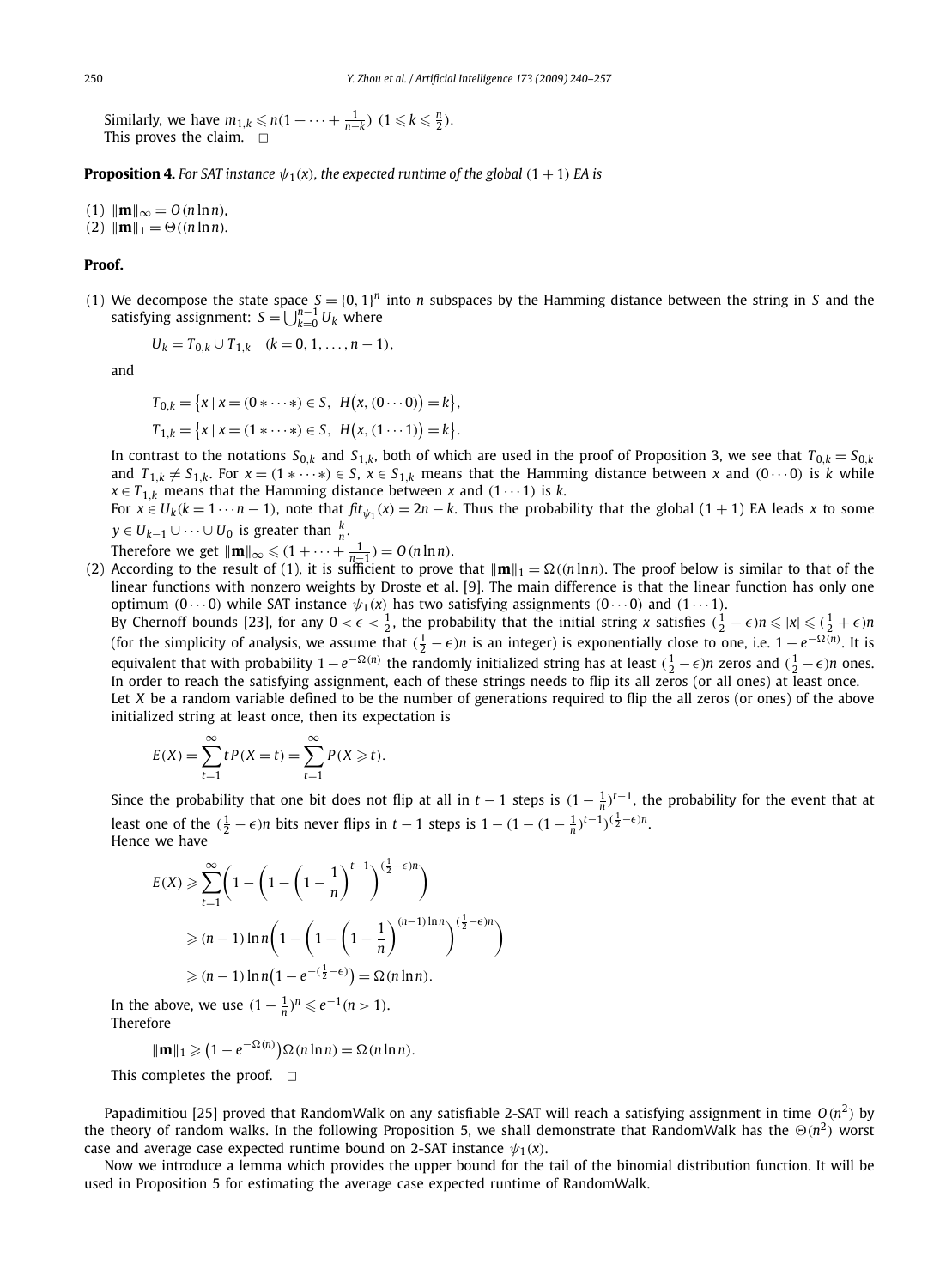$$
F(k) = P(X \le k) = \sum_{i=0}^{k} {n \choose i} p^{i} (1-p)^{n-i}.
$$

*Then*  $F(k) \leqslant e^{-\frac{2(np-k)^2}{n}}$ .

**Proof.** It follows immediately from Hoeffding's inequality [16].  $\Box$ 

**Proposition 5.** For SAT instance  $\psi_1(x)$ , the average case expected runtime of RandomWalk is  $\|\mathbf{m}\|_1 = \Theta(n^2).$ 

**Proof.** According to the above discussion, it is sufficient to show that  $\|\mathbf{m}\|_1 = \Omega(n^2)$ .

We denote by  $X_t$  ( $t = 0, 1, \ldots$ ) the stochastic process of RandomWalk for SAT instance  $\psi_1(x)$ . Then  $X_t$  is a homogeneous Markov chain with two absorbing states *(*0 ··· 0*)* and *(*1 ··· 1*)*. The transition probabilities among the subspaces can be described as follows.

When  $i = 0$ .

$$
P(X_{t+1} \in S_i \mid X_t \in S_i) = 1.
$$

When  $1 \leq i \leq n-1$ ,

$$
P(X_{t+1} \in S_{i+1} | X_t \in S_i) = 1/2,
$$
  
 
$$
P(X_{t+1} \in S_{i-1} | X_t \in S_i) = 1/2.
$$

When  $i = n$ ,

$$
P(X_{t+1} \in S_i \mid X_t \in S_i) = 1.
$$

Construct an auxiliary homogeneous Markov chain  $Z_t$   $(t = 0, 1, \ldots)$  which is defined on the state space  $\{0, 1, \ldots, n\}$  with the transition probabilities

$$
P(Z_{t+1} = j \mid Z_t = i) = P(X_{t+1} \in S_j \mid X_t \in S_i)
$$

where  $i, j = 0, ..., n$ .

According to Corollary 1, the mean first hitting time of absorbing chain  $Z_t$  is given by

$$
m_i = i(n - i)
$$
  $(i = 0, 1, ..., n).$ 

Hence

$$
\|\mathbf{m}\|_{1} = \frac{1}{2^{n}} \left( \binom{n}{0} m_{0} + \binom{n}{1} m_{1} + \dots + \binom{n}{n} m_{n} \right)
$$
  
\n
$$
= \frac{1}{2^{n}} \sum_{i=1}^{n} i(n-i) \binom{n}{i}
$$
  
\n
$$
\geq \frac{3n^{2}}{16} \frac{1}{2^{n}} \sum_{i=n/4}^{3n/4} \binom{n}{i}
$$
  
\n
$$
\geq \frac{3n^{2}}{16} \left(1 - 2e^{-\frac{n^{3}}{8}}\right) \text{ (by Lemma 1)}
$$
  
\n
$$
= \Omega(n^{2}).
$$

Finally, we reach the conclusion.  $\Box$ 

For SAT instance  $\psi_1(x)$ , from Propositions 3–5, we see that the  $\Theta(n \ln n)$  expected runtime bound of  $(1+1)$  EA is better than the  $\Theta(n^2)$  expected runtime bound of RandomWalk. In the following, we construct another SAT instance  $\psi_2(x)$ , for which we shall have an opposite situation under some conditions.

**Definition 4.** The SAT instance  $\psi_2(x)$  has the following clauses:

$$
x_i
$$
,  $1 \le i \le n$ , and  $x_i \vee \overline{x}_j$ ,  $(i, j) \in \{1, ..., n\}^2$ ,  $i \ne j$ .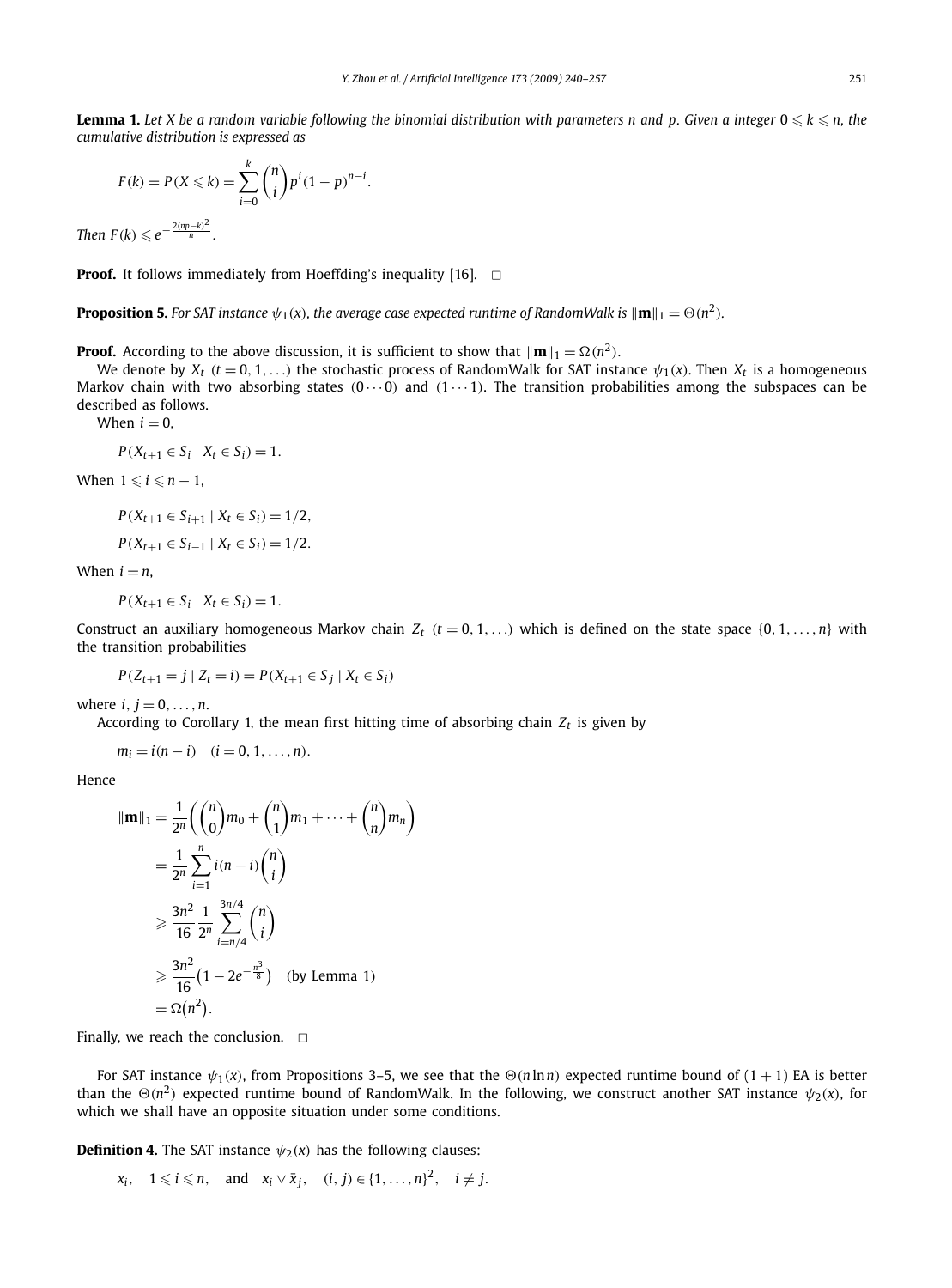

**Fig. 2.** The fitness function of  $\psi_2(x)$  with  $n = 21$ .

The only satisfying assignment of SAT instance  $\psi_2(x)$  is the all True assignment  $(1 \cdots 1)$ . According to Eq. (1), for  $|x| = k$ , the fitness function of  $\psi_2(x)$  is given as

$$
fit_{\psi_2}(x) = n(n-1) + k(k - n + 1),
$$

which is a polynomial in *k* of degree 2. The fitness function  $\hat{f}t_{\psi_2}(x)$  with  $n = 21$  is shown in Fig. 2. We note that this fitness function has its local minimum at  $|x| = 10$  while all one string is the only global optimum. If the local hill-climbing  $(1 + 1)$ EA starts from  $x$  ( $|x|$  < 10), it will never reach the global optimum.

**Proposition 6.** Let  $T_k = \{x \mid x \in S = \{0, 1\}^n, \ |x| = n - k\}$   $(k = 0, 1, ..., n)$  be the partition of search space  $\{0, 1\}^n$ , and n an odd *number. For SAT instance*  $\psi_2(x)$ *, for any*  $i \in T_k$   $(k = 1, \ldots, n)$  *the expected runtime of the local*  $(1 + 1)$  *EA* is

$$
m_i = \begin{cases} +\infty & k < \frac{n-1}{2}, \\ 0(n \ln n) & k \geq \frac{n-1}{2}. \end{cases}
$$

**Proof.** When  $k < \frac{n-1}{2}$ , since the fitness function  $\text{fit}_{\psi_2}(x)$  decrease monotonously as  $|x|$  increases, the local  $(1+1)$  EA starting from any initial string  $i \in T_k$  will never reach the satisfying assignment  $(1 \cdots 1)$ .

When  $k \ge \frac{n-1}{2}$ , similar to that of OneMAX[11], the local (1 + 1) EA starting from any initial string  $i \in T_k$  will find the satisfying assignment in  $O(n \ln n)$  on average.  $\Box$ 

RandomWalk on  $\psi_2(x)$  has the same worst case expected runtime bound as that of  $\psi_1(x)$ :

**Proposition 7.** For SAT instance  $\psi_2(x)$ , the expected runtime of RandomWalk is  $\|\mathbf{m}\|_\infty = \Theta(n^2)$ .

**Proof.** It is sufficient to show that  $\|\mathbf{m}\|_{\infty} = \Omega(n^2)$ .

The following proof is similar to that of Proposition 2.

Let  $X_t$  ( $t = 0, 1, \ldots$ ) be the random variable describing at which point RandomWalk is during iteration *t*. Then  $X_t$  is an homogeneous Markov chain with the absorbing state set T<sub>0</sub>. The transition probabilities among the subspace can be described as follows.

When  $k = 0$ ,

$$
P(X_{t+1} \in T_0 \mid X_t \in T_0) = 1.
$$

When  $1 \leqslant k \leqslant n - 1$ ,

$$
P(X_{t+1} \in T_{k-1} \mid X_t \in T_k) = 1 - \frac{1}{2} \times \frac{n-k}{1+(n-k)},
$$
  

$$
P(X_{t+1} \in T_{k+1} \mid X_t \in T_k) = \frac{1}{2} \times \frac{n-k}{1+(n-k)}.
$$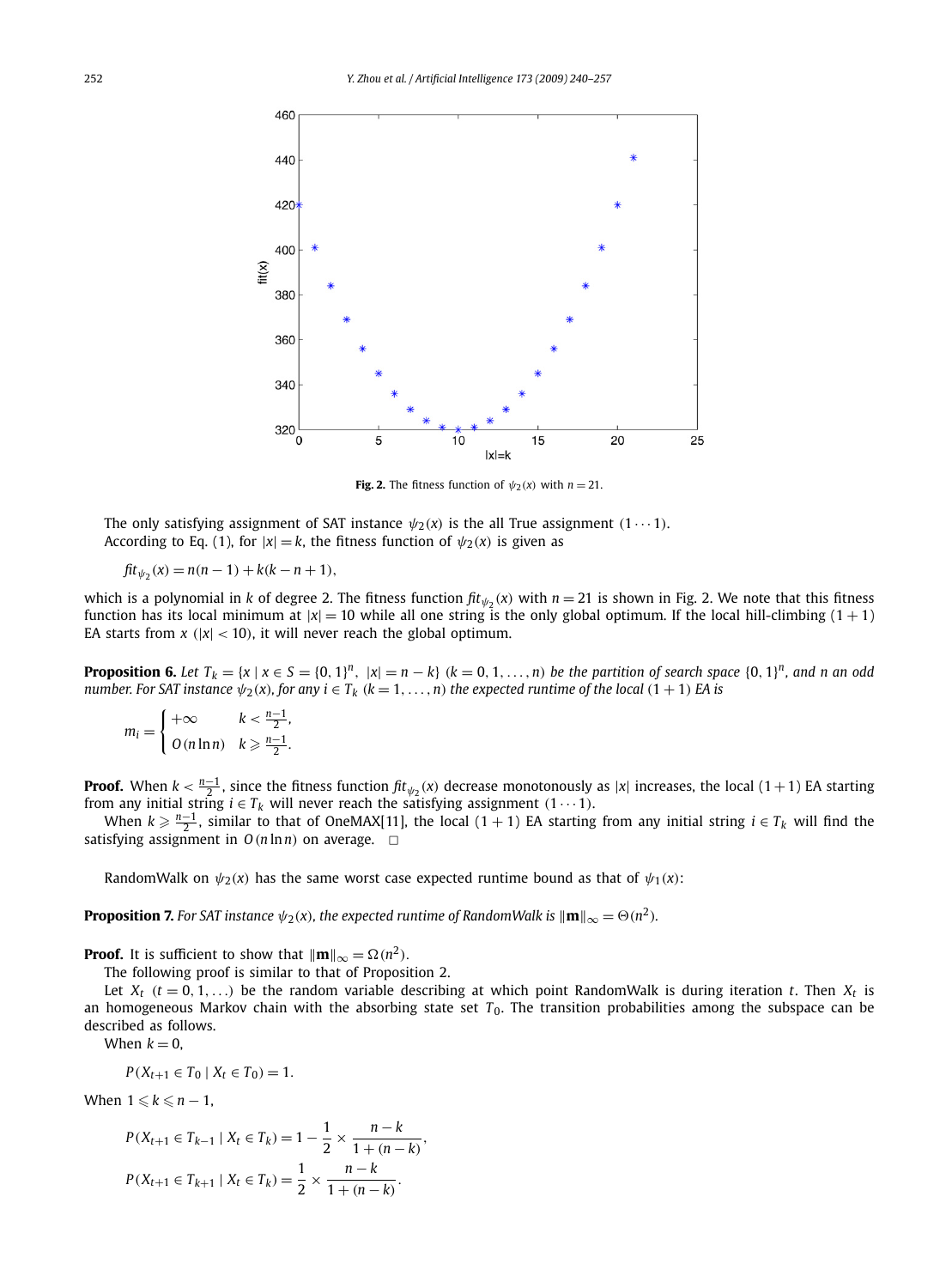When  $k = n$ ,

$$
P(X_{t+1} \in T_{k-1} \mid X_t \in T_k) = 1.
$$

Denote

$$
\begin{cases}\n a_k = 1 - \frac{1}{2} \times \frac{n-k}{1 + (n-k)}, & 1 \le k \le n-1, \\
 b_k = \frac{1}{2} \times \frac{n-k}{1 + (n-k)}, & 1 \le k \le n-1, \\
 a_k = 1, & k = n, \\
 b_k = 0, & k = n.\n\end{cases}
$$

Construct an auxiliary homogeneous Markov chain  $Z_t$   $(t = 0, 1, \ldots)$  which is defined on the state set  $\{0, 1, \ldots, n\}$  with the transition matrix (3) (see the proof of Proposition 2).

For this absorbing Markov chain, according to Corollary 2, its mean first hitting time to the absorbing state 0 is given by

$$
\begin{cases}\nm_0 = 0, & n_k = m_{k-1} + \frac{1}{a_k} + \sum_{j=0}^{n-(k+1)} \frac{1}{a_{j+k+1}} \prod_{i=0}^j \frac{b_{i+k}}{a_{i+k}}, & 1 \le k \le n-1, \\
m_n = m_{n-1} + \frac{1}{a_n} = \frac{1}{a_1} + \sum_{k=1}^{n-1} \frac{1}{a_{k+1}} (1 + \sum_{j=1}^k \prod_{i=j}^k \frac{b_i}{a_i}).\n\end{cases}
$$
\n(9)

When  $n \geqslant 2$  and  $k \leqslant \frac{n}{2}$ , we have

$$
1 + \sum_{j=1}^{k} \prod_{i=j}^{k} \frac{b_i}{a_i} = 1 + \frac{n-k}{n-k+2} + \frac{(n-k)(n-k+1)}{(n-k+2)(n+1)}(k-1) \ge 1 + \frac{1}{4}(k-1).
$$

It follows that

$$
m_n \geq \frac{1}{a_1} + \sum_{k=1}^{n/2-1} \frac{1}{a_{k+1}} \left( 1 + \sum_{j=1}^k \prod_{i=j}^k \frac{b_i}{a_i} \right)
$$
  
 
$$
\geq \frac{1}{2} \sum_{k=1}^{n/2-1} \left( 1 + \frac{1}{4} (k-1) \right) = \Omega(n^2).
$$

This completes the proof.  $\Box$ 

Contrary to the prior result that the expected runtime of  $(1 + 1)$  EA for SAT instance  $\psi_1(x)$  is better than that of RandomWalk, here we demonstrate that for SAT instance  $\psi_2(x)$ , the worst case expected runtime of RandomWalk is better than that of local  $(1 + 1)$  EA.

In the following, we analyze the behavior of the hybrid algorithm of  $(1 + 1)$  EA and RandomWalk on SAT instance  $\psi_2(x)$ . We first set the selection probability  $p = 0.5$ .

**Proposition 8.** If the selection probability  $p = 0.5$ , then for SAT instance  $\psi_2(x)$ , the expected runtime of the hybrid algorithm is

$$
\Omega\bigg(\frac{1}{n^2}\bigg(\frac{4}{e}\bigg)^{n/2}\bigg) \leq \|\mathbf{m}\|_{\infty} \leqslant O\bigg(\bigg(\frac{4}{e}\bigg)^{n/2}\bigg).
$$

**Proof.** For simplicity, we assume that *n* is odd.

The proof is similar to that of Proposition 7 and the notations are the same as specified in the proof of Proposition 7.

The transition probability of the stochastic process  $X_t$   $(t = 0, 1, \ldots)$  introduced by the hybrid algorithm of local  $(1 + 1)$ EA and RandomWalk with a probability  $p = 0.5$  can be described as follows.

When  $k = 0$ ,

$$
P(X_{t+1} \in T_0 \mid X_t \in T_0) = 1.
$$

When  $1 \leqslant k \leqslant (n+1)/2$ ,

$$
P(X_{t+1} \in T_{k-1} | X_t \in T_k) = p\left(1 - \frac{n - k}{2(n - k + 1)}\right) + (1 - p)\frac{k}{n},
$$
  

$$
P(X_{t+1} \in T_k | X_t \in T_k) = (1 - p)\left(1 - \frac{k}{n}\right),
$$
  

$$
P(X_{t+1} \in T_{k+1} | X_t \in T_k) = p\frac{n - k}{2(n - k + 1)}.
$$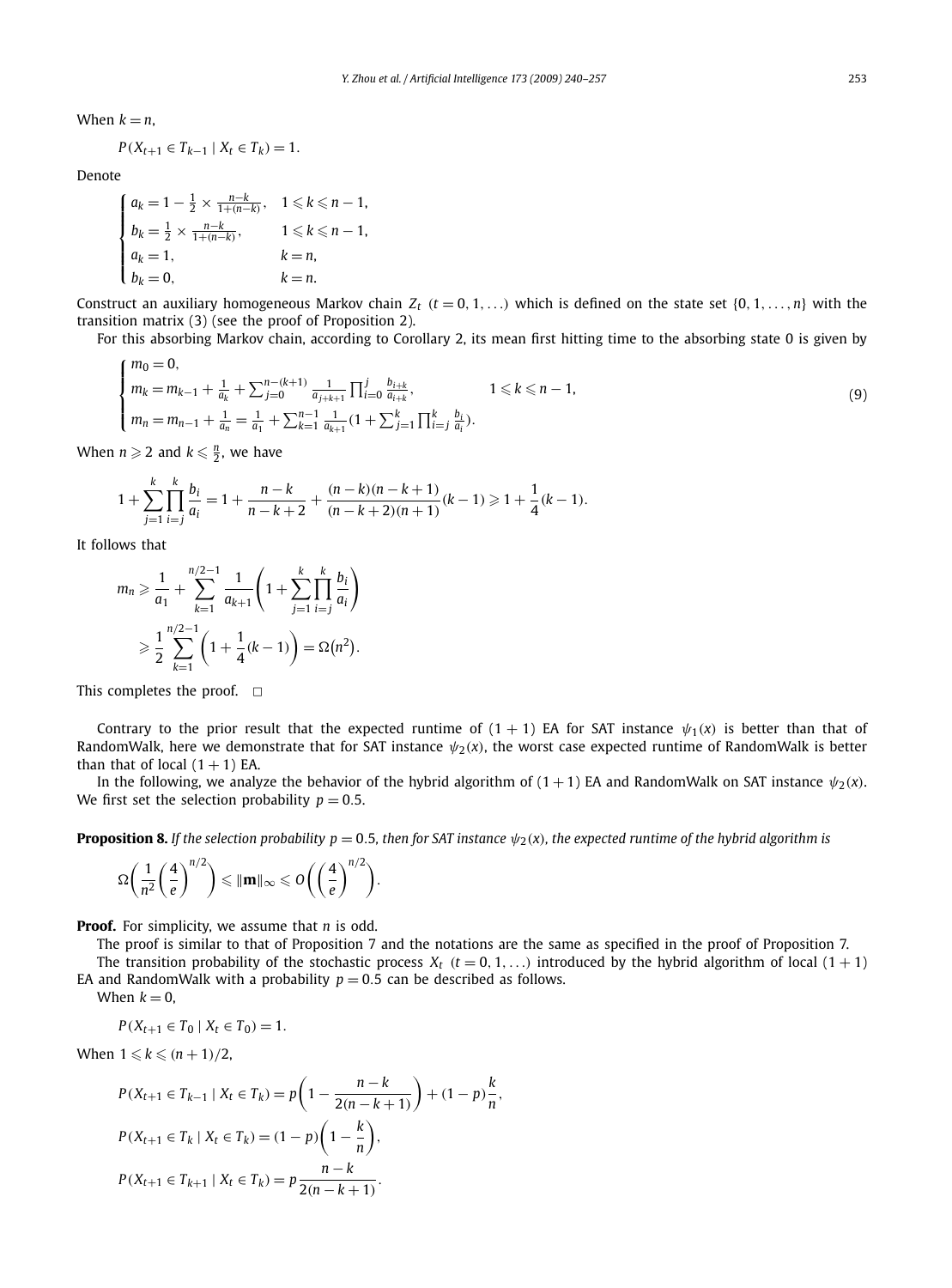When  $(n + 1)/2 < k \leq n$ ,

$$
P(X_{t+1} \in T_{k-1} | X_t \in T_k) = p\left(1 - \frac{n-k}{2(n-k+1)}\right),
$$
  
\n
$$
P(X_{t+1} \in T_k | X_t \in T_k) = (1-p)\frac{k}{n},
$$
  
\n
$$
P(X_{t+1} \in T_{k+1} | X_t \in T_k) = p\frac{n-k}{2(n-k+1)} + (1-p)\frac{n-k}{n}.
$$

Denote

$$
a_{k} = \begin{cases} p(1 - \frac{n-k}{2(n-k+1)}) + (1-p)\frac{k}{n}, & 1 \leq k \leq (n+1)/2, \\ p(1 - \frac{n-k}{2(n-k+1)}), & (n+1)/2 < k \leq n. \end{cases}
$$
\n
$$
b_{k} = \begin{cases} p\frac{n-k}{2(n-k+1)}, & 1 \leq k \leq (n+1)/2, \\ p\frac{n-k}{2(n-k+1)} + (1-p)\frac{n-k}{n}, & (n+1)/2 < k \leq n. \end{cases}
$$
\n
$$
(11)
$$

Construct an auxiliary homogeneous Markov chain  $Z_t$   $(t = 0, 1, \ldots)$  which is defined on the state  $\{0, 1, \ldots, n\}$  space with the transition matrix (3). Its mean first hitting time to the absorbing state 0 is given by Eqs. (9).

Now we show that the lower bound is  $\Omega(\frac{1}{n^2}(\frac{4}{e})^{n/2})$ .

By assumption  $p = 0.5$ , according to Eqs. (9), we have

$$
m_n = \frac{1}{a_1} + \sum_{i=1}^{n-1} \frac{1}{a_{i+1}} \left( 1 + \sum_{j=1}^{i} \prod_{k=j}^{i} \frac{b_k}{a_k} \right)
$$
  
\n
$$
\geq \frac{1}{a_n} \prod_{k=(n+1)/2+1}^{n-1} \frac{b_k}{a_k}
$$
  
\n
$$
= 2 \prod_{k=(n+1)/2+1}^{n-1} \frac{n-k}{n-k+2} \left( 1 + \frac{2(n-k+1)}{n} \right) \quad \text{(from (10) and (11))}
$$
  
\n
$$
= \frac{16}{(n-1)(n+1)} \prod_{k=1}^{(n-3)/2} \left( 1 + \frac{2(k+1)}{n} \right).
$$

Note that

$$
I := \left(\sum_{k=1}^{(n-3)/2} \left(1 + \frac{2(k+1)}{n}\right)\right)^2
$$
  
= 
$$
\left(\frac{n+4}{n}\frac{n+6}{n}\cdots\frac{2n-1}{n}\right)^2
$$
  

$$
\geq \frac{(n+3)(n+4)\cdots(2n-1)}{n^{n-3}}
$$
  
= 
$$
\frac{1}{2}\frac{n^2}{(n+1)(n+2)}\frac{(2n)!}{n^nn!}.
$$

Using Stirling formula

$$
\sqrt{2\pi n} \left(\frac{n}{e}\right)^n < n! \tag{12}
$$

and

$$
n! < \left(1 + \frac{1}{12n - 1}\right) \sqrt{2\pi n} \left(\frac{n}{e}\right)^n,\tag{13}
$$

we have

$$
I \ge \frac{1}{2} \frac{n^2}{(n+1)(n+2)} \frac{1}{n^n n!} \sqrt{2\pi 2n} \left(\frac{2n}{e}\right)^{2n} \quad \text{(by Stirling formula (12))}
$$
\n
$$
= \frac{1}{2} \frac{n^2}{(n+1)(n+2)} \sqrt{2\pi 2n} \left(\frac{2}{e}\right)^{2n} \frac{n^n}{n!}
$$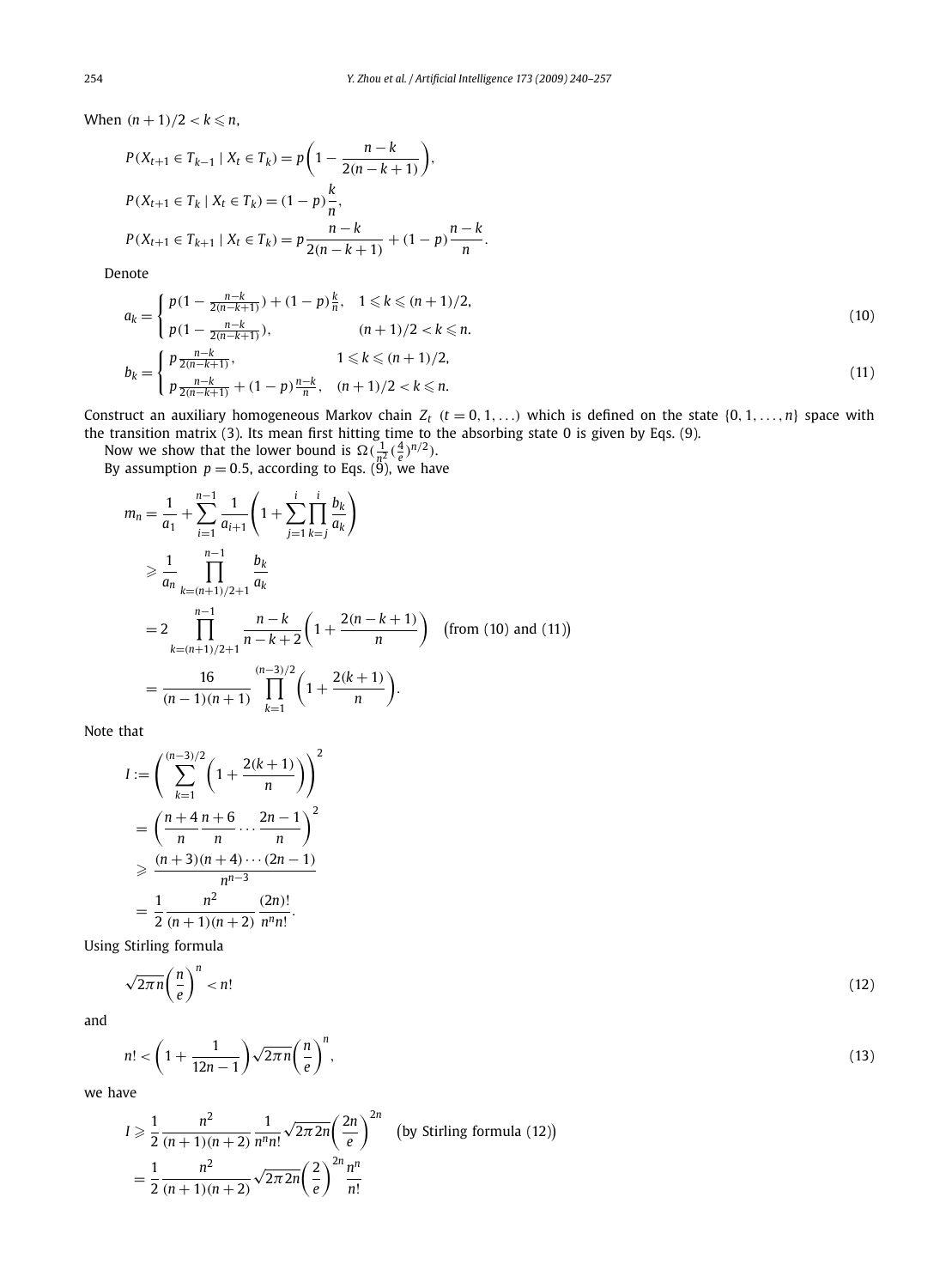$$
\geq \frac{1}{2} \frac{n^2}{(n+1)(n+2)} \sqrt{2\pi 2n} \left(\frac{2}{e}\right)^{2n} \frac{1}{\sqrt{2\pi n}} \frac{12n-1}{12n} e^n \quad \text{(by Stirling formula (13))}
$$
  
=  $\Omega((4/e)^n)$ .

Therefore  $m_n \ge \Omega(\frac{1}{n^2}(\frac{4}{e})^{n/2})$ . That proves the lower bound. The upper bound can be proved as follows.

Similar to the above equations, we have

$$
I = \left(\frac{n+4}{n}\frac{n+6}{n}\cdots\frac{2n-1}{n}\right)^2
$$
  
\n
$$
\leq \frac{(n+4)(n+5)\cdots(2n)}{n^{n-3}}
$$
  
\n
$$
= \frac{n^3}{(n+1)(n+2)(n+3)} \frac{(2n)!}{n!n^n}
$$
  
\n
$$
\leq \frac{1}{n!n^n} \sqrt{2\pi 2n} \left(1 + \frac{1}{24n-1}\right) \left(\frac{2n}{e}\right)^{2n} \quad \text{(by Stirling formula (13))}
$$
  
\n
$$
\leq \sqrt{2\pi 2n} \left(1 + \frac{1}{24n-1}\right) \left(\frac{2}{e}\right)^{2n} \frac{1}{\sqrt{2\pi n}} e^n \quad \text{(by Stirling formula (12))}
$$
  
\n
$$
= O\left((4/e)^n\right).
$$
 (14)

Note that  $\frac{1}{a_k} \leqslant 4$   $(1 \leqslant k \leqslant n)$  and  $\frac{b_k}{a_k} \leqslant 1$   $(1 \leqslant k \leqslant (n+1)/2)$ , we obtain

$$
m_n = \frac{1}{a_1} + \sum_{i=1}^{n-1} \frac{1}{a_{i+1}} \left( 1 + \sum_{j=1}^{i} \prod_{k=j}^{i} \frac{b_k}{a_k} \right)
$$
  
\n
$$
\le 4n + 4(n - 1)^2 \prod_{k=(n+1)/2+1}^{n-1} \frac{b_k}{a_k}
$$
  
\n
$$
= 4n + 32 \frac{n-1}{n+1} \prod_{k=1}^{(n-3)/2} \left( 1 + \frac{2(k+1)}{n} \right)
$$
  
\n
$$
= O\left( (4/e)^n \right) \quad \text{(by (14))}.
$$

This completes the proof.  $\square$ 

In the above Proposition 8, we fixed the selection probability  $p=0.5$ . In fact, when  $p\leqslant 0.5,$  the result of the upper bound still holds.

**Proposition 9.** If the selection probability  $p \le 0.5$ , then for SAT instance  $\psi_2(x)$ , the expected runtime of the hybrid algorithm *is*  $\Omega(\frac{1}{n^2}(\frac{4}{e})^{n/2})$ *.* 

**Proof.** The proof is essentially the same that of Proposition 8.  $\Box$ 

**Proposition 10.** If the selection probability  $p \geqslant \frac{n-1}{n}$ , then for SAT instance  $\psi_2(x)$ , the expected runtime of the hybrid algorithm *is*  $O(n^2)$ *.* 

**Proof.** The proof is similar to that of Proposition 8.

For  $1 \leqslant k \leqslant \frac{n+1}{2}$ , according to Eqs. (10) and (11), notice that  $p \geqslant \frac{n-1}{n}$ , we have  $\frac{b_k}{a_k} \leqslant 1$ . For  $\frac{n+1}{2} < k < n$ , we have

$$
\frac{b_k}{a_k} = \frac{n-k}{n-k+2} \left( 1 + \frac{2(1 + (n-k))}{n} \frac{1-p}{p} \right)
$$
  
\$\leq \frac{n-k}{n-k+2} \left( 1 + \frac{2(1 + (n-k))}{n} \frac{1}{n-1} \right)\$  
\$\leq 1 + \frac{1}{n}\$.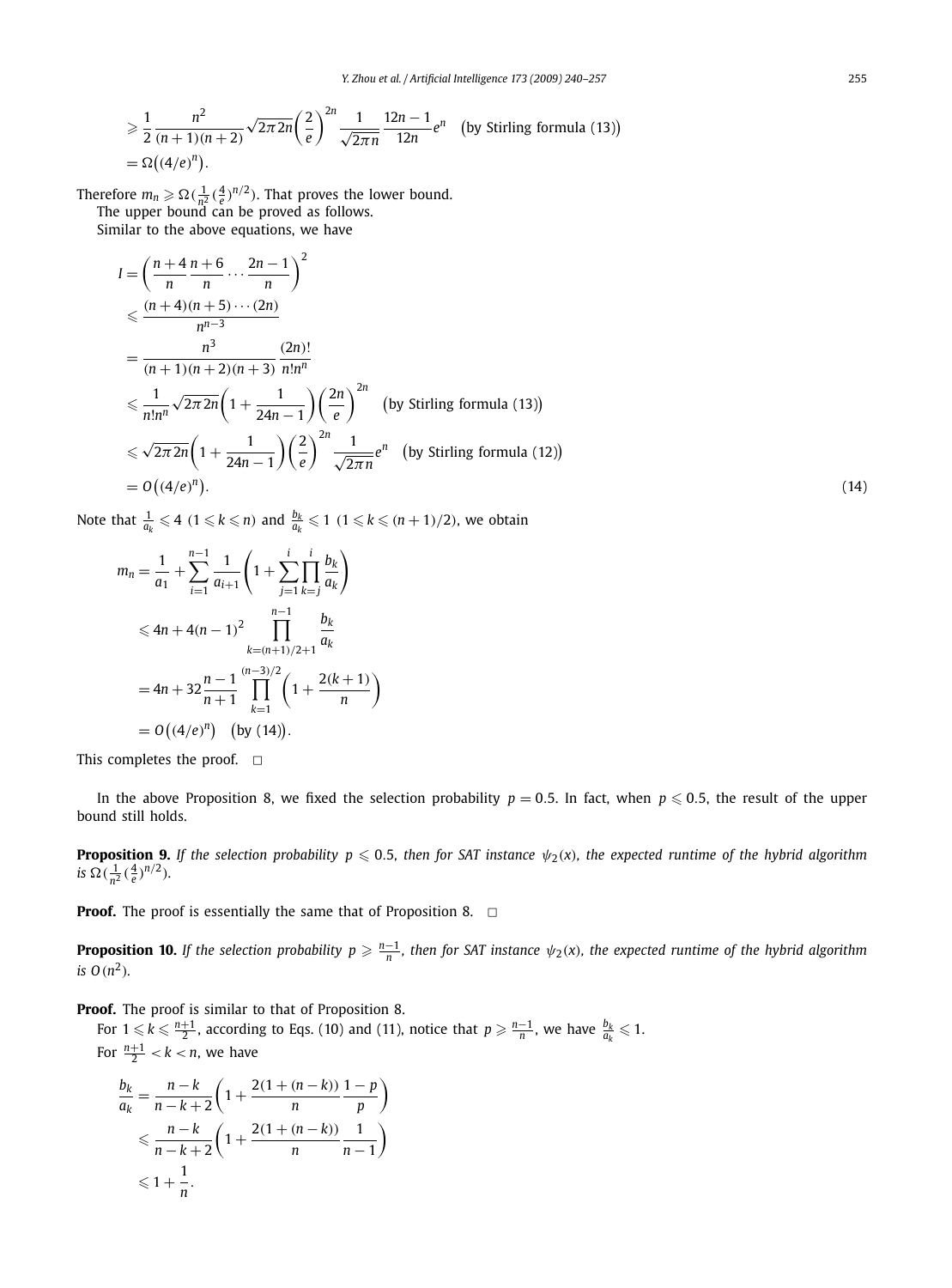The expected runtime bounds of RandomWalk and  $(1 + 1)$  EA on SAT instance  $\psi_1(x)$ .

| Local $(1 + 1)$ EA (Prop. 3) | Global $(1 + 1)$ EA (Prop. 4) | RandomWalk (Prop. 5) |
|------------------------------|-------------------------------|----------------------|
| $\Theta(n \ln n)$            | $\Theta(n \ln n)$             | $\Theta(n^2)$        |

|--|--|

**Table 1**

The expected runtime bounds of three heuristic algorithms on SAT instance  $\psi_2(x)$ .

| Local $(1+1)$ EA (Prop. 6)                                | RandomWalk (Prop. 7) | Hybrid algorithm (Prop. 9, 10)                              |
|-----------------------------------------------------------|----------------------|-------------------------------------------------------------|
| $+\infty$ ( x  < $\frac{n-1}{2}$ )                        | $\Theta(n^2)$        | $\Omega(\frac{1}{n^2}(\frac{4}{p})^{n/2})$ $(p \le 0.5)$    |
| $O(n \ln n)$ $\left(\frac{n-1}{2} \leq  x  \leq n\right)$ |                      | $O(n^2)$ $\left(\frac{n-1}{n}\leqslant p\leqslant 1\right)$ |

Then, for  $1 \leqslant j \leqslant k < n$ , we get

$$
\prod_{i=j}^k \frac{b_i}{a_i} \leqslant \left(1+\frac{1}{n}\right)^{k-j+1} \leqslant \left(1+\frac{1}{n}\right)^n \leqslant e.
$$

Note that  $\frac{1}{a_k} \leqslant \frac{2}{p}$   $(1 \leqslant k \leqslant n)$ , we have

$$
m_n = \frac{1}{a_1} + \sum_{i=1}^{n-1} \frac{1}{a_{i+1}} \left( 1 + \sum_{j=1}^i \prod_{k=j}^i \frac{b_k}{a_k} \right)
$$
  
 
$$
\leq \frac{2}{p} \left( 1 + \sum_{i=1}^{n-1} (e \times i + 1) \right) = O(n^2).
$$

This completes the proof.  $\Box$ 

**Remark 1.** For the selecting probability  $p \le 0.5$  or  $p \ge \frac{n-1}{n}$ , we obtain lower and upper bounds of the expected runtime for the hybrid algorithm on  $\psi_2(x)$ . Can we do better for it, i.e. can we get the tight bounds?

**Remark 2.** For  $0.5 < p < \frac{n-1}{n}$ , the time complexity analysis of the hybrid algorithm on  $\psi_2(x)$  is much more complicated. However, we conjecture that the expected runtime changes from an exponential time to a polynomial time.

Tables 1 and 2 summarize the expected runtime bounds of three heuristic algorithms solving two SAT instances *ψ*1*(x)* and  $\psi_2(x)$ . From Table 1, we see that for instance  $\psi_1(x)$ ,  $(1 + 1)$  EA is faster than RandomWalk. From Table 2, for instance  $\psi_2(x)$ , starting from the initial string *x* satisfying  $|x| \leqslant (n-1)/2$ ,  $(1+1)$  EA can never reach the satisfying assignment and RandomWalk finds the satisfying assignment in  $\Theta(n^2)$  on average. But (1 + 1) EA is still faster than RandomWalk when the initial string *x* satisfies  $|x| \leq (n-1)/2$ .

For instance  $\psi_2(x)$ , our analysis demonstrates the hybrid algorithm may help local  $(1 + 1)$  EA to escape from the local optimum. It also shows that the expected runtime of the hybrid algorithm changes from a exponential time bound to a polynomial time bound as the selection probability varies. However, it remains unclear how this phase transition gradually happens, and it is worth further investigating.

#### **5. Conclusion**

Incomplete heuristic algorithms are now among the most prominent and frequently applied techniques for SAT problems. Many experimental comparisons with different heuristic algorithms have been reported, although theoretic comparisons are rare. This paper contributes to the theory of heuristic algorithms for SAT problems. We derive the expected runtime bounds of RandomWalk on *k*-SAT problem. We construct two 2-SAT instances and provide analytic comparisons among RandomWalk,  $(1 + 1)$  EA, and hybrid algorithm on these instances. It is shown that these heuristic algorithms have their own advantages and disadvantages in solving two SAT instances and their expected runtime ranges from a polynomial time to an exponential time. Our analysis provides an insight into the runtime behavior among these heuristic algorithms. Admittedly, two SAT instances  $\psi_1(x)$  and  $\psi_2(x)$  considered in this paper are relatively simple. Future investigation should be extended to a broader class of SAT problems and more heuristic algorithms, such as UnitWalk [15] and PPSZ [27].

Theoretic runtime analysis and comparison for heuristic algorithms on the SAT problem lag far behind experimental comparisons. Effort should be made to fill in the gap between theoretical studies on SAT and the design and application of practical algorithms, even though such an investigation will be challenging.